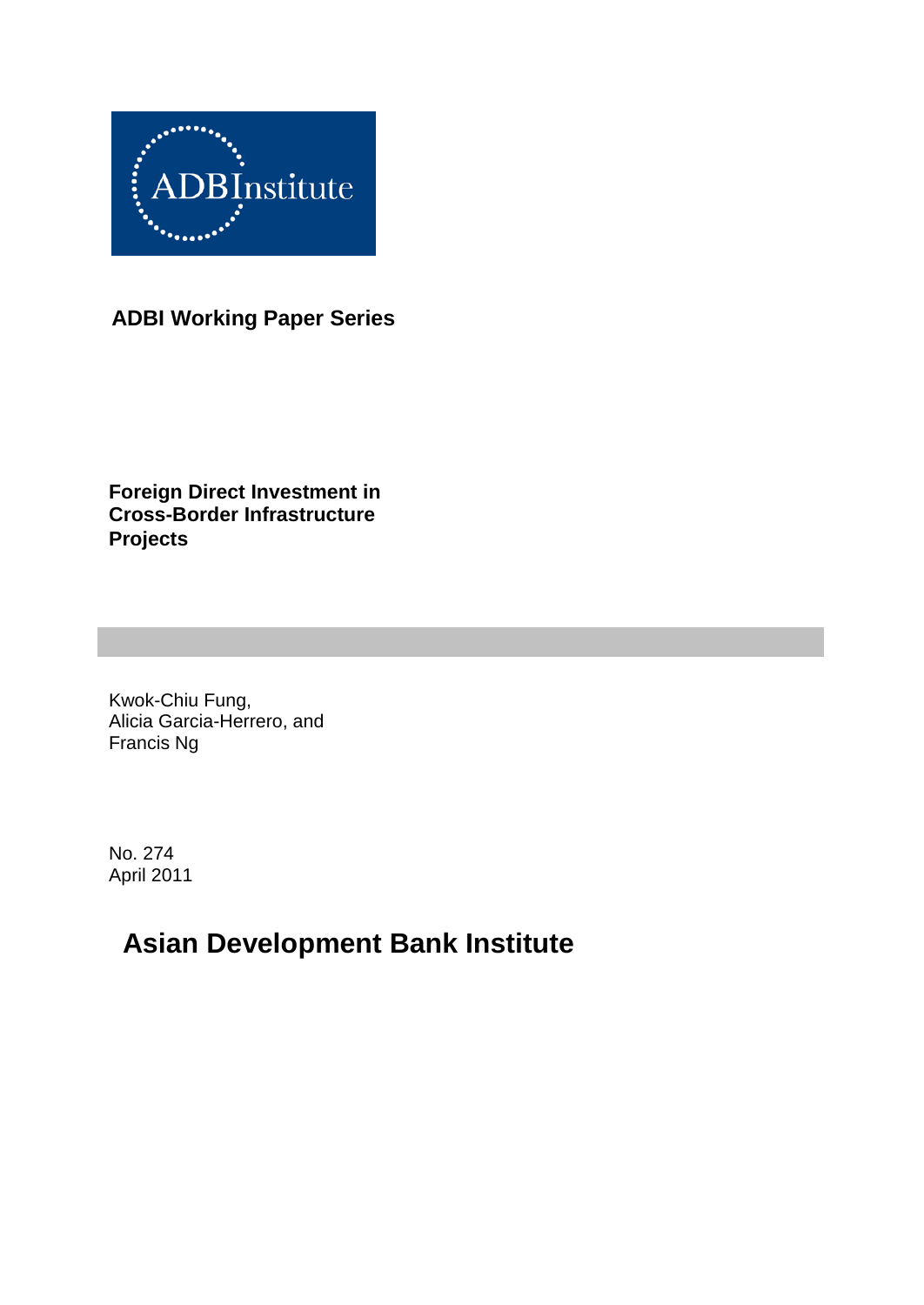Kwok-Chiu Fung is a professor of economics at the University of California, Santa Cruz. Alicia Garcia-Herrero is chief economist of emerging markets at Banco Bilbao Vizcaya Argentaria (BBVA). Francis Ng is an economist in the Development Research Group at the World Bank. This is a revised version of a background paper prepared for the Asian Development Bank (ADB) and ADBI Flagship Study on Infrastructure and Regional Cooperation.

The views expressed in this paper are the views of the authors and do not necessarily reflect the views or policies of ADBI, the ADB, its Board of Directors, or the governments they represent. ADBI does not guarantee the accuracy of the data included in this paper and accepts no responsibility for any consequences of their use. Terminology used may not necessarily be consistent with ADB official terms.

The Working Paper series is a continuation of the formerly named Discussion Paper series; the numbering of the papers continued without interruption or change. ADBI's working papers reflect initial ideas on a topic and are posted online for discussion. ADBI encourages readers to post their comments on the main page for each working paper (given in the citation below). Some working papers may develop into other forms of publication.

Suggested citation:

Fung, K. C., A. Garcia-Herrero, and F. Ng. 2011. Foreign Direct Investment in Cross-Border Infrastructure Projects. ADBI Working Paper 274. Tokyo: Asian Development Bank Institute. Available: http://www.adbi.org/workingpaper/2011/04/01/4499.fdi.crossborder.infrastructure.proj/

Please contact the author(s) for information about this paper. Author email address: kcfung@ucsc.edu

Asian Development Bank Institute Kasumigaseki Building 8F 3-2-5 Kasumigaseki, Chiyoda-ku Tokyo 100-6008, Japan

Tel: +81-3-3593-5500 Fax: +81-3-3593-5571 www.adbi.org E-mail: info@adbi.org

© 2011 Asian Development Bank Institute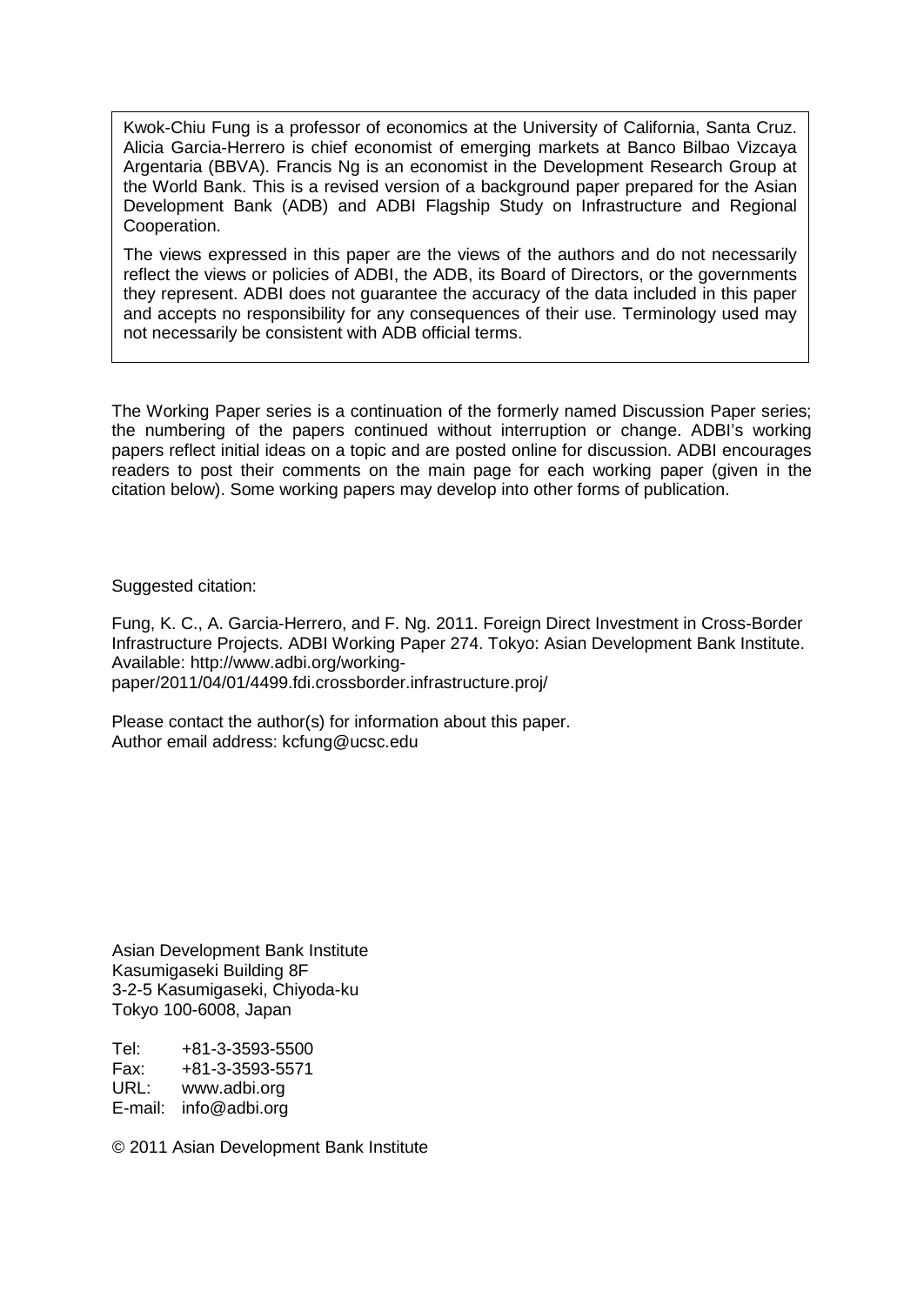#### **Abstract**

In this paper we critically review the relevant information and literature that can enhance the feasibility and the successful implementation of cross-border infrastructure projects. We provide detailed information concerning foreign direct investment in the major emerging regions: East Asia and the Pacific, Latin America, and Eastern Europe. We also discuss the theoretical and empirical literature which sheds light on the characteristics of transnational infrastructure projects, who should conduct them, and what determines their existence. The literature points to the importance of government involvement in transnational infrastructure projects as there are clear external benefits which will otherwise not be reaped. It also points to the importance of coordination for the success of the project. The Asian Development Bank is well placed to perform that role. Lastly, we provide six cases of cross-border infrastructure projects, two each from East Asia, Latin America, and Eastern Europe. These cases illustrate the critical need for smooth coordination of the diverse groups of team players, top-level backing of the projects, as well as a thorough understanding of all the political and financial factors involved that can influence the success of these projects.

**JEL Classification: O19, F15, F36, R58**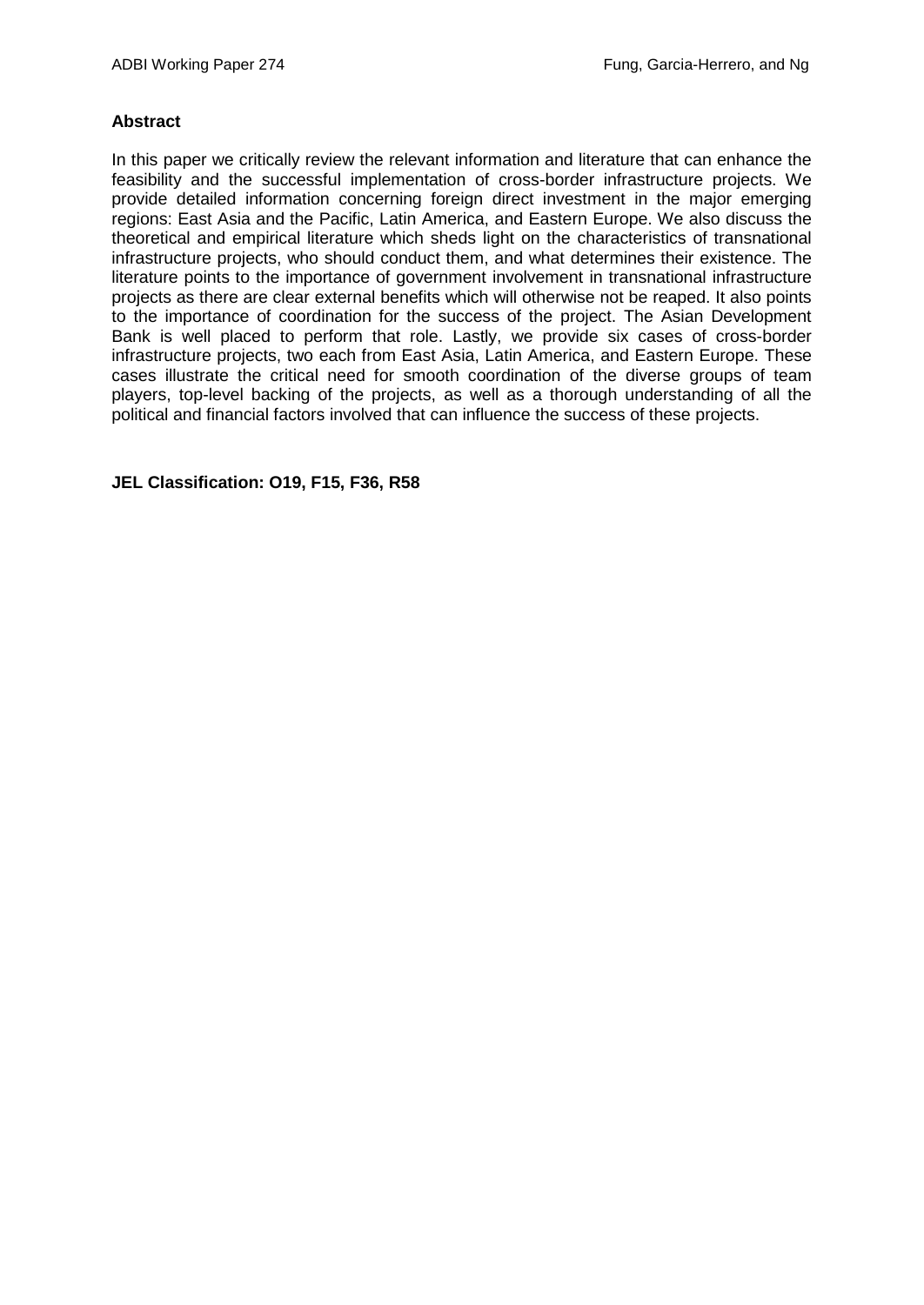## **Contents**

|    |                                                                                       | 2. A Brief Overview of FDI and Infrastructure Projects in Emerging Countries1 |  |  |  |
|----|---------------------------------------------------------------------------------------|-------------------------------------------------------------------------------|--|--|--|
| 3. | Analytical and Conceptual Frameworks of FDI in Cross-Border Infrastructure Projects 8 |                                                                               |  |  |  |
|    | 3.1<br>3.2                                                                            |                                                                               |  |  |  |
| 4. | Case Studies of Transnational Infrastructure Projects in Emerging Regions  12         |                                                                               |  |  |  |
|    | 4.1<br>4.2                                                                            |                                                                               |  |  |  |
|    |                                                                                       |                                                                               |  |  |  |
|    |                                                                                       |                                                                               |  |  |  |
|    |                                                                                       |                                                                               |  |  |  |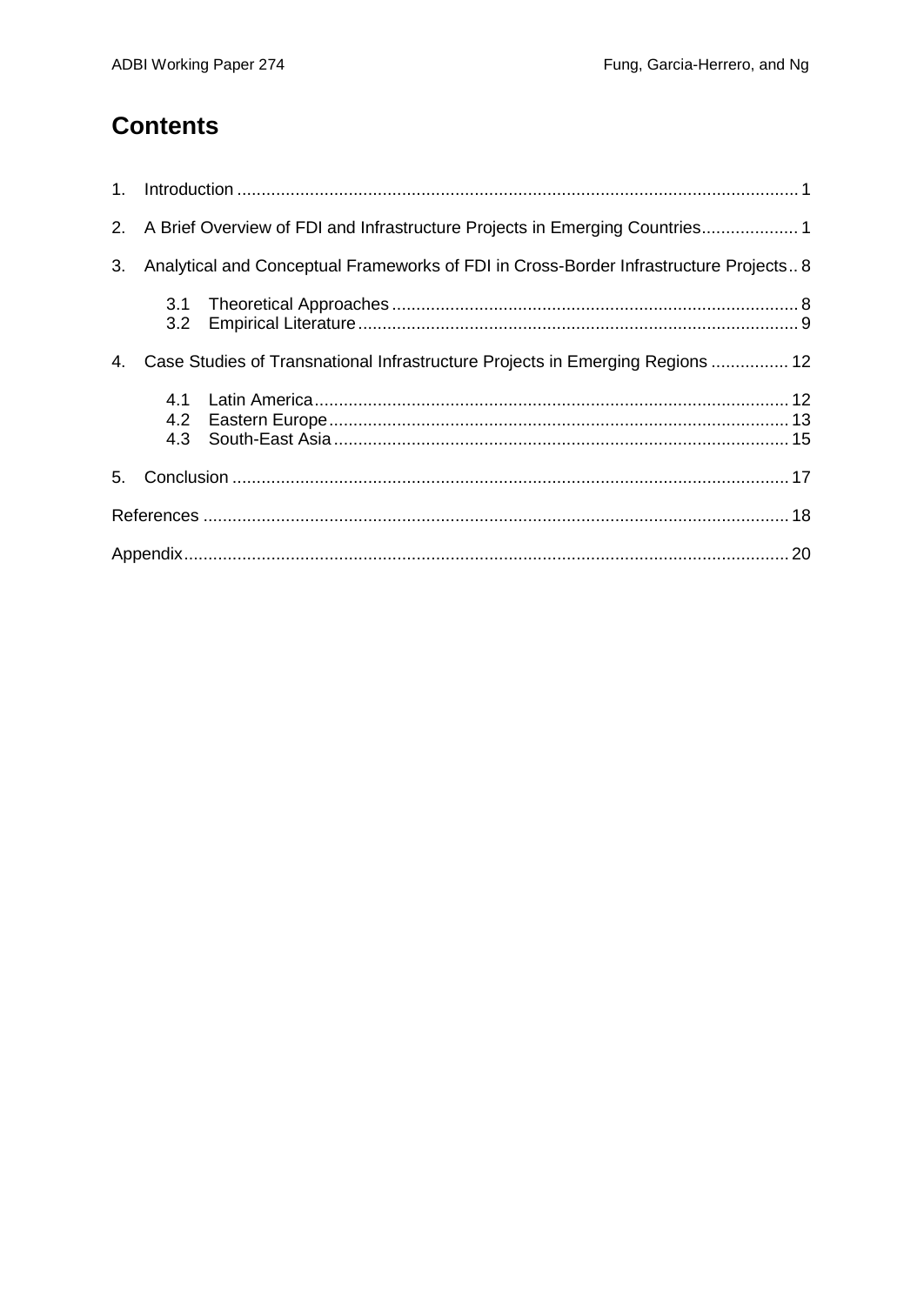## **1. INTRODUCTION**

There is a growing need to invest in infrastructure projects in East Asia and the Pacific. An estimated US\$750 billion is needed to finance infrastructure sectors (including energy, telecommunications, transportation, water supply, and sanitation) in 20[1](#page-4-0)0–2020.<sup>1</sup> However, there is a big gap in the ability to finance all the infrastructure needs of the region. Consequently, it has long been suggested that the private sector has to be brought in as a financial partner. A large part of private sector investment in infrastructure in the developing world consists of foreign investment. For example, in 2003, one estimate showed that international investment in infrastructure in East Asia and the Pacific formed 3.4% of the gross domestic capital.

At the same time, due partly to the increasing integration of the Asian economies via the widening of the regional and global production network, there is an increasing need to invest in cross-border infrastructure projects (also called "infrastructure beyond borders"). These transnational infrastructure (or multinational) projects are expected to be more complex in many dimensions.<sup>[2](#page-4-1)</sup> At the same time, they are often larger in scale. The need to have foreign investment in cross-border infrastructure projects may be even more acute. In addition, foreign direct investment (FDI) in infrastructure can bring in not only capital, but also technology and management skills.

There is a scarcity of literature on the economic issues related to infrastructure development in emerging countries. There are even fewer *comparative* studies of foreign direct investment in cross-border infrastructure in various regions. In the next section, we will provide up-to-date information on this set of issues in developing countries, focusing on Latin America, Eastern and Central Europe, as well as Asia.<sup>[3](#page-4-2)</sup> In section 3, we examine the relevant theoretical and empirical literature related to the issue of foreign direct investment (FDI) in cross-border infrastructure projects. In section 4, we provide six case studies of investment in infrastructure projects in East Asia and the Pacific, Latin America, and Eastern Europe. Our conclusions are presented in the last section.

## **2. A BRIEF OVERVIEW OF FDI AND INFRASTRUCTURE PROJECTS IN EMERGING COUNTRIES**

In this section, we report on recent trends on FDI in infrastructure projects across the main emerging regions: East Asia and the Pacific, Latin America, and Eastern Europe. However, as can be seen in Figure 1, FDI inflow into Eastern Europe and Latin America has been dwarved by that flowing into East Asia and the Pacific Region. In fact, in every year for which data are available, FDI inflow into East Asia and the Pacific was nearly double that of the other two regions combined.

<span id="page-4-0"></span> $1$  See Asian Development Bank Institute (2009), and Bhattacharyay (2008).

<span id="page-4-1"></span> $2$  We use the term cross-border or transnational infrastructure projects interchangeably. Both refer to a case where the projects involve more than one country or economy.

<span id="page-4-2"></span><sup>&</sup>lt;sup>3</sup> In our analysis, we have tried to integrate relevant material from the literature on both FDI and cross-border infrastructure, as there is very limited work linking the two.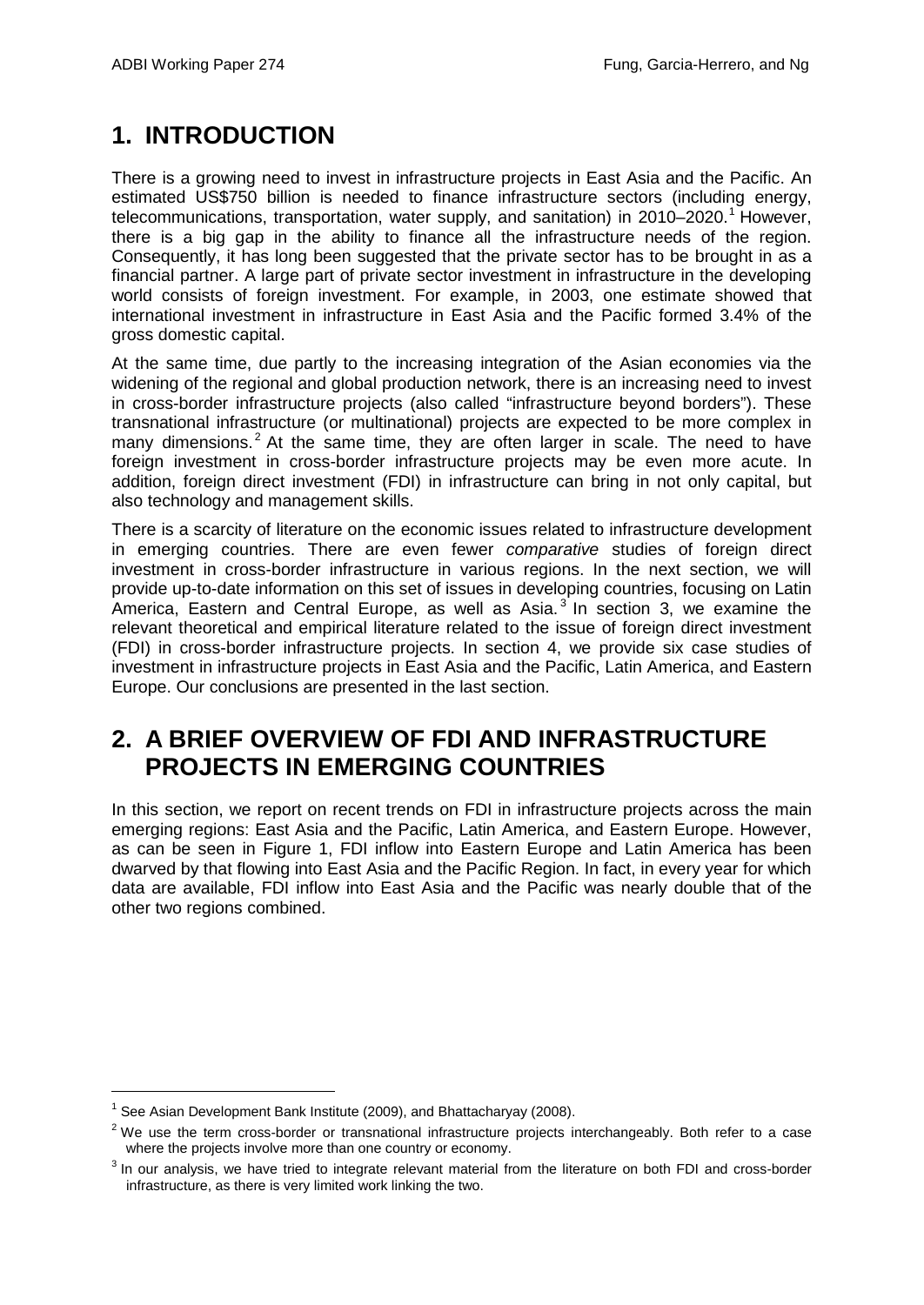

**Figure 1: FDI Inflow by Region** 

Source: United Nations Conference on Trade and Development (UNCTAD) World Investment Report web data.

However, FDI inflow into Asia is much more concentrated. The People's Republic of China (PRC), Hong Kong, China; and Singapore receive over 80% of FDI inflow, leaving less than 20% for the 29 counties classified as East Asia and the Pacific. This is not the situation for Eastern Europe or Latin America, where FDI inflow is more evenly shared. Furthermore, despite East Asia and the Pacific receiving the highest volume of FDI inflow, this region represents only a small proportion of the total gross fixed capital formation (GFCF), as shown in Figure 2. This is in contrast to Latin America and Eastern Europe. Indeed, in the latter case, the proportion of GFCF has been growing rapidly.



**Figure 2: FDI Inflow as % of Gross Fixed Capital Formation % GFCF**

Source: UNCTAD World Investment Report web data.

In the same vein, Figure 3 shows that the stock of inward FDI has grown at a much slower rate in East Asia and the Pacific than in Eastern Europe and Latin America. From 1995 to 2006, inward FDI stock increased 16-fold in Eastern Europe and more than 5-fold in Latin America. In East Asia and the Pacific, for the same period, the stock of inward FDI barely doubled.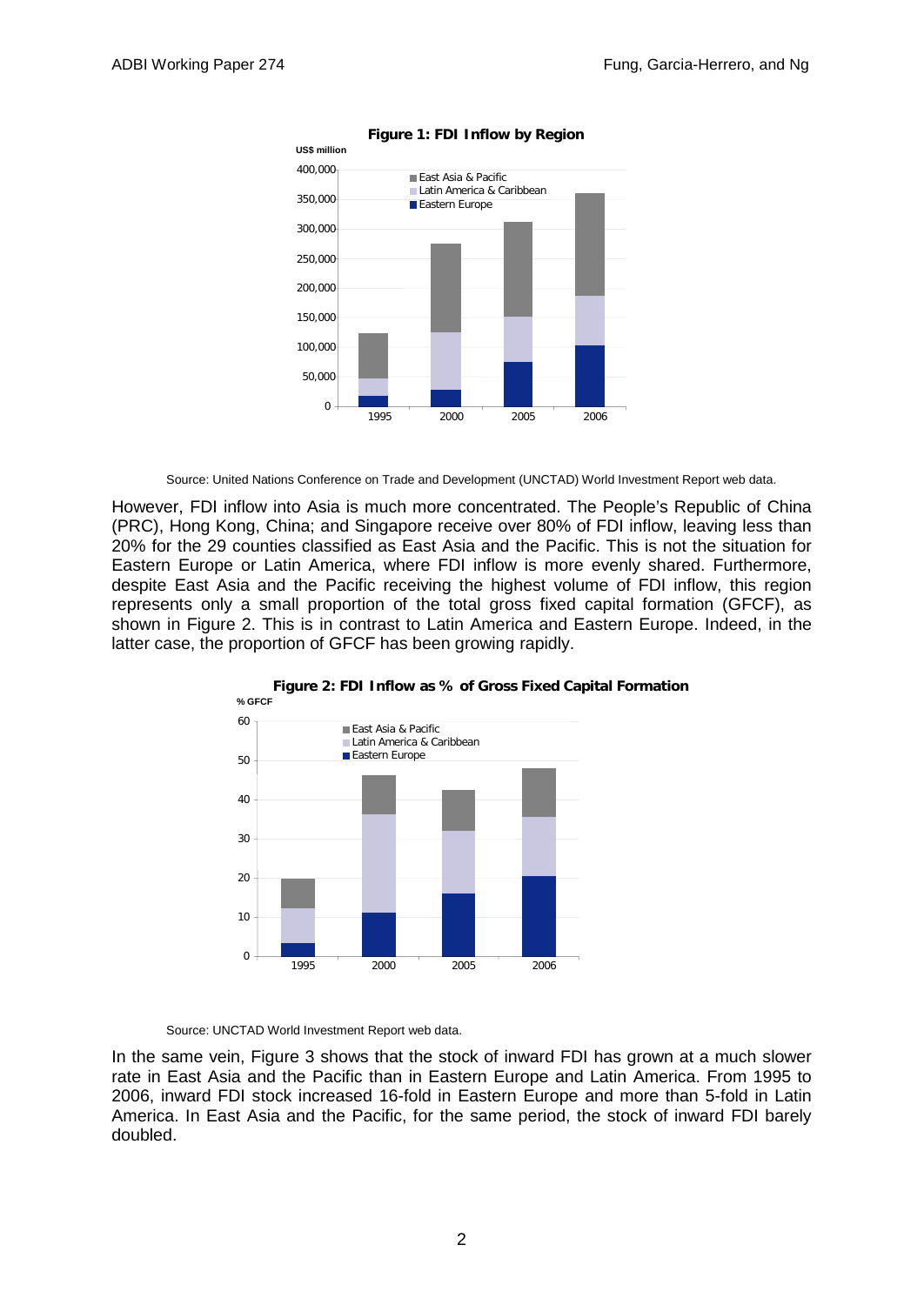

**Figure 3: FDI Inward Stock by Region US\$ billion**

Source: UNCTAD World Investment Report web data.

In Figure 4 we compare the value of cross-border mergers and acquisitions (M&A) sales from 1995 to 2006.<sup>[4](#page-6-0)</sup> M&A sales in these economies may be correlated with privatizations in these countries, including privatizations in the infrastructure sectors.





Source: UNCTAD World Investment Report web data.

Since 1995, the value of M&A operations has increased in all three regions. M&A sales in the Russian Federation, Romania, Brazil, and Columbia were particularly high in 2006. In that year, M&A sales accounted for more than 25% of all sales in the Russian Federation and Romania, and more than 15% of all Eastern European sales. In Latin America, Brazil accounted for more than 26% and Colombia for more than 10% of all M&A sales. In East Asia and the Pacific, the number of M&A sales in 2006 was the highest of the three areas and this region is also where the most deals have been struck: 872, for a combined value of US\$48.9 billion, as opposed to 564 deals in Eastern Europe worth US\$34.1 billion, and 384 cross-border M&A deals in Latin America worth US\$37.6 billion. From this we can extrapolate that, on average, the value of cross-border M&A sales in Eastern Europe and Latin America has been much higher than those that have taken place in East Asia and the Pacific. One of the reasons for this is that more privatization has taken place in Eastern

<span id="page-6-0"></span><sup>&</sup>lt;sup>4</sup> FDI includes both M&A and greenfield investment. M&A refers to the purchase of existing firms and production facilities in one country by another entity in another country.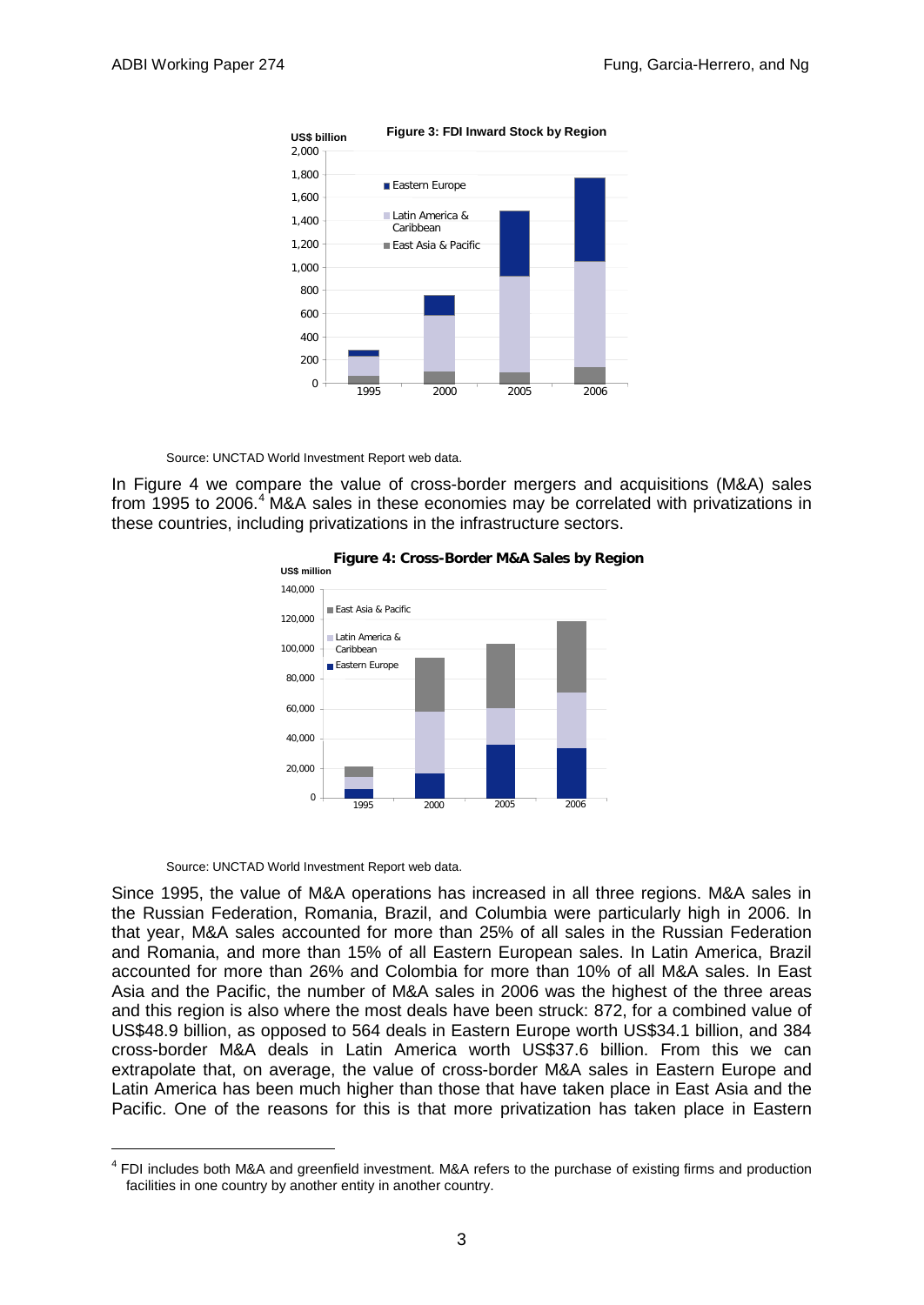Europe and Latin America, resulting in larger cross-border M&A operations. Figure 5 shows that the overall M&A turnover follows a parallel trend to M&A sales.



Source: UNCTAD World Investment Report web data.

Figure 6 highlights cross-border M&A sales and purchases by broad sectors in these economies.



**Figure 6: Cross-Border M&A by Sector in 2006**

Source: UNCTAD World Investment Report web data.

It is clear from Figure 6 that most cross-border M&A operations that took place in East Asia and the Pacific were in the service sector, covering over 70% of all industries, whereas in Latin America and Eastern Europe, cross-border M&A affected mostly the secondary sector. Figure 7 shows that M&A sales in the transport, storage, and communications sector were relatively high (e.g., in 2005, the share of cross-border M&A sales in the industry in Latin America was 18.5%, and it rose to 24.9% in 2006).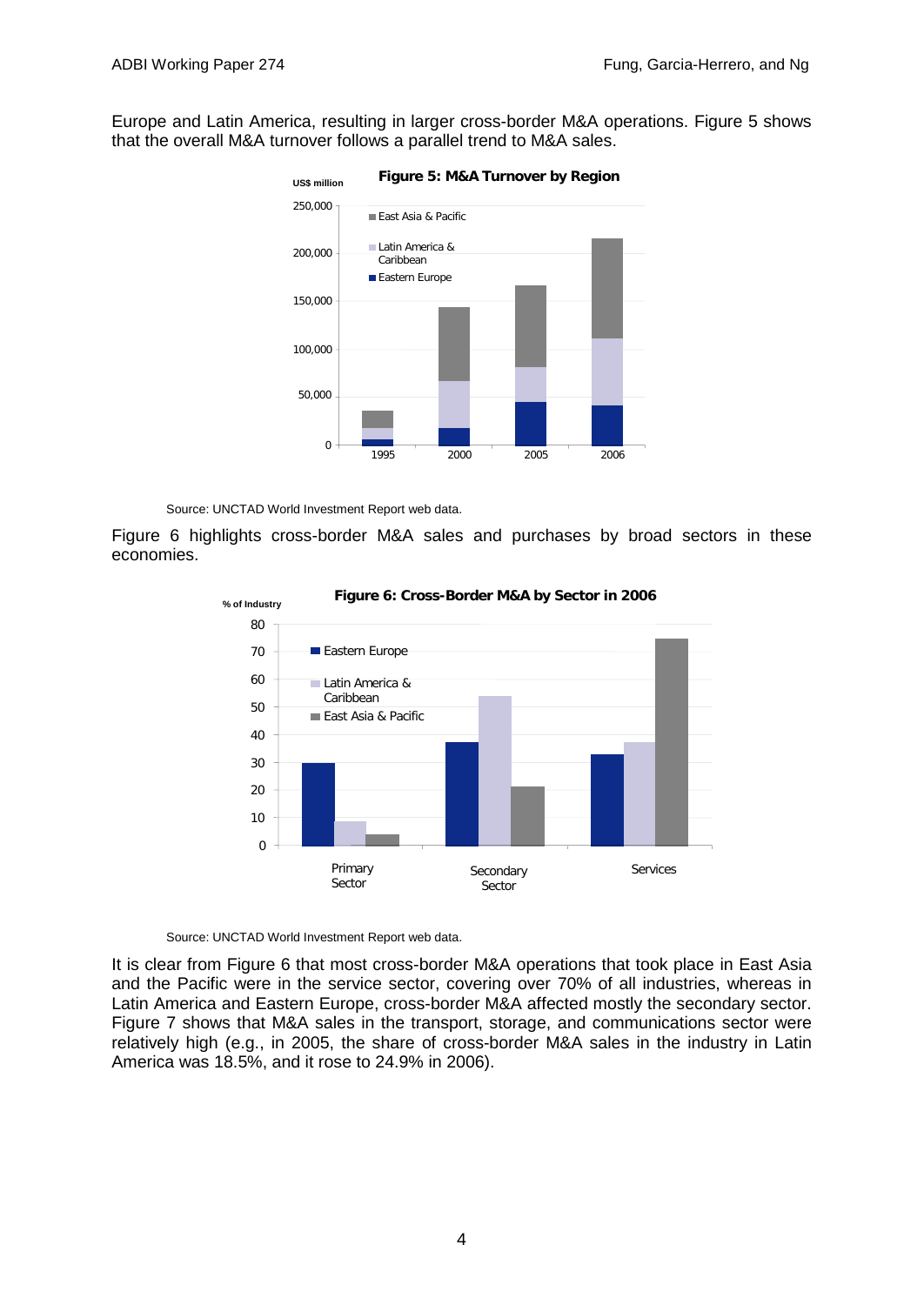

**Figure 7: Cross-Border M&A in Transport, Storage, and Communications** 

Source: UNCTAD World Investment Report web data.

Given the potential importance of the transport and communications sector, we will focus on the share of FDI inflow into such sectors in these economies. The results are given in Appendix Table 1. They show that in 2002, Peru had the highest share of its FDI going into these sectors, namely, 59% of total FDI. In East Asia, Cambodia received the most FDI in the transport and communications sector (41% of the total).

Figure 8 highlights the magnitude of the proceeds from privatization in the infrastructure sector of these countries. In Eastern Europe, the proceeds reached US\$7.2 billion in 2006, as opposed to US\$2.7 billion in Latin America, with East Asia and the Pacific lying in between with US\$5.8 billion. By country, 86% of privatizations that were completed in East Asia and the Pacific in 2006 took place in the PRC, while Mexico accounted for 51% of privatizations in Latin America.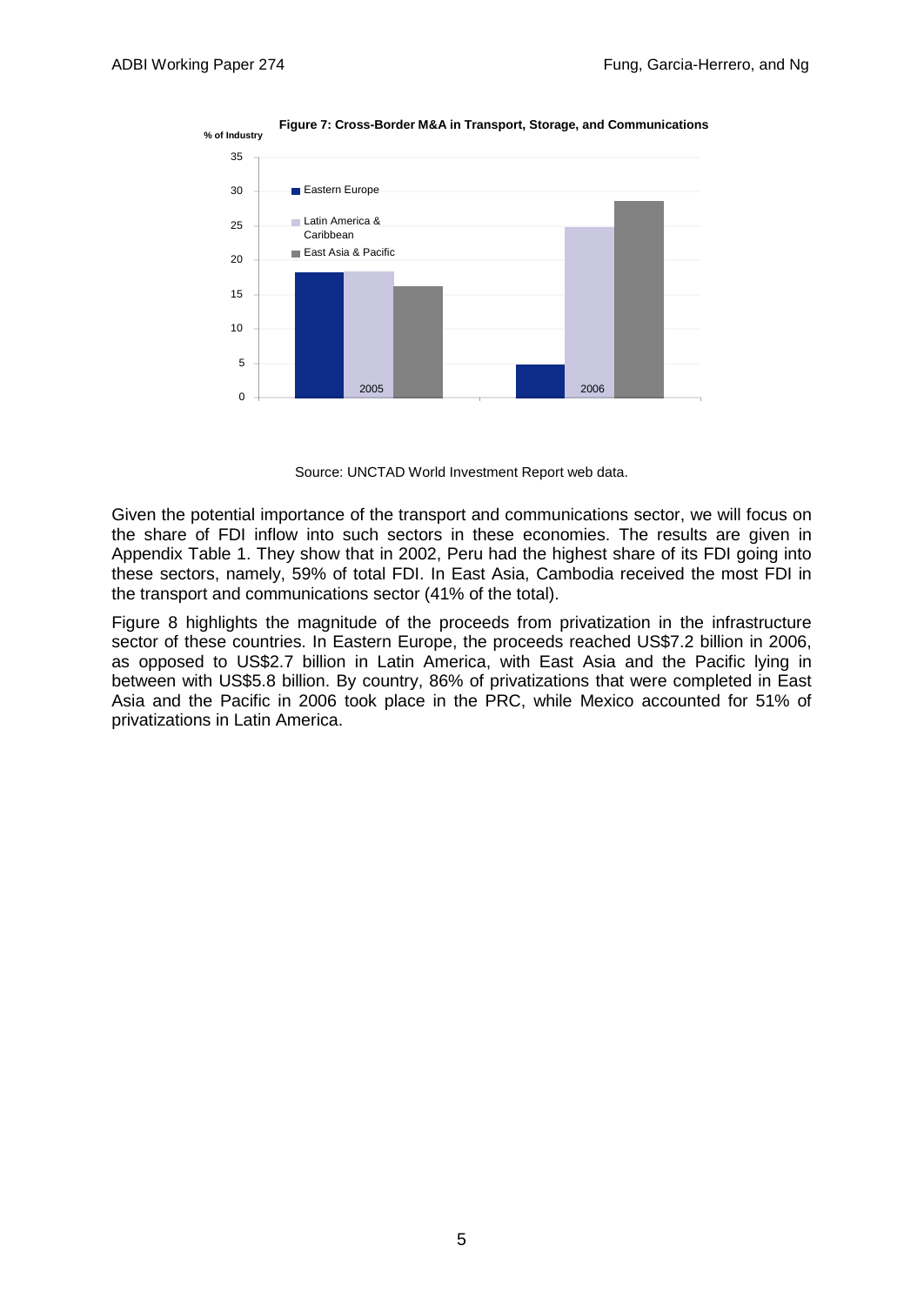

#### **Figure 8: Proceeds from Privatization Transactions**

Source: World Bank Privatization database.

Overall, investment commitments to infrastructure projects with private participation in Latin America and the Caribbean reached US\$27.9 billion in 2006. The figure was somewhat lower in Europe and Central Asia (US\$23.4 billion) and much lower in East Asia and the Pacific (US\$18.5 billion).

In Appendix Table 2 we highlight the top 10 sponsors according to their investment in infrastructure in various regions from 1990 to 2006. Most of the multinationals originated from developed countries, including France, Spain, Portugal, Germany, and the United States. Not surprisingly, Telefónica SA had a substantial investment in the telecommunications sector in Latin America and Singapore Telecom was the biggest investor in East Asia.

Finally, in Figures 9–12, it can be seen that during the 1995–2007 time period, most investments in infrastructure were directed to the telecommunications sector in Latin America, and Europe and Central Asia. This pattern, however, was not followed in East Asia, where investments were geared towards transportation and, to a lesser extent, water and sewage.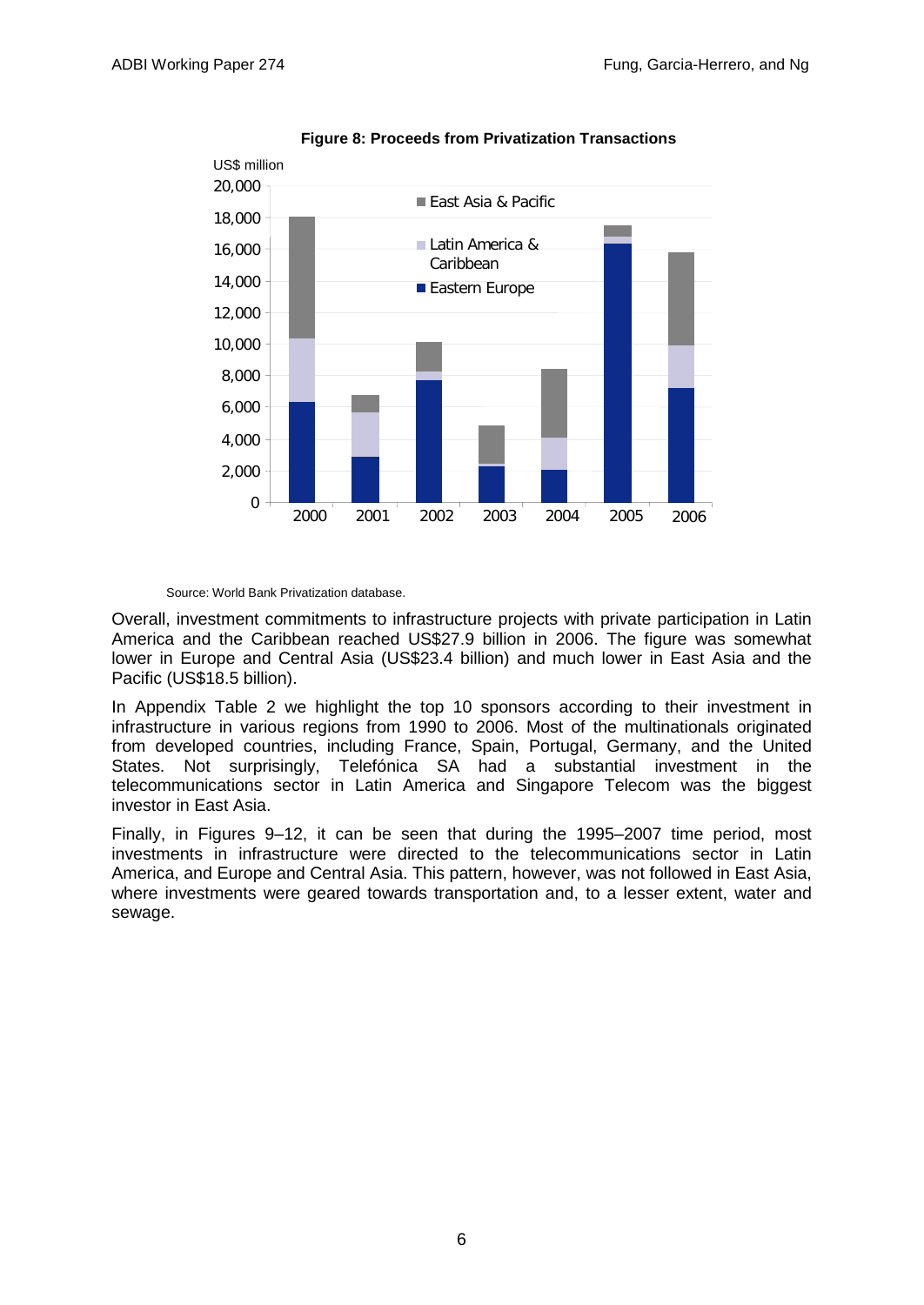

**Figure 9: Investment in Transport Infrastructure** 

**Figure 10: Investment in Telecommunications Infrastructure** 



Source: World Bank Infrastructure database.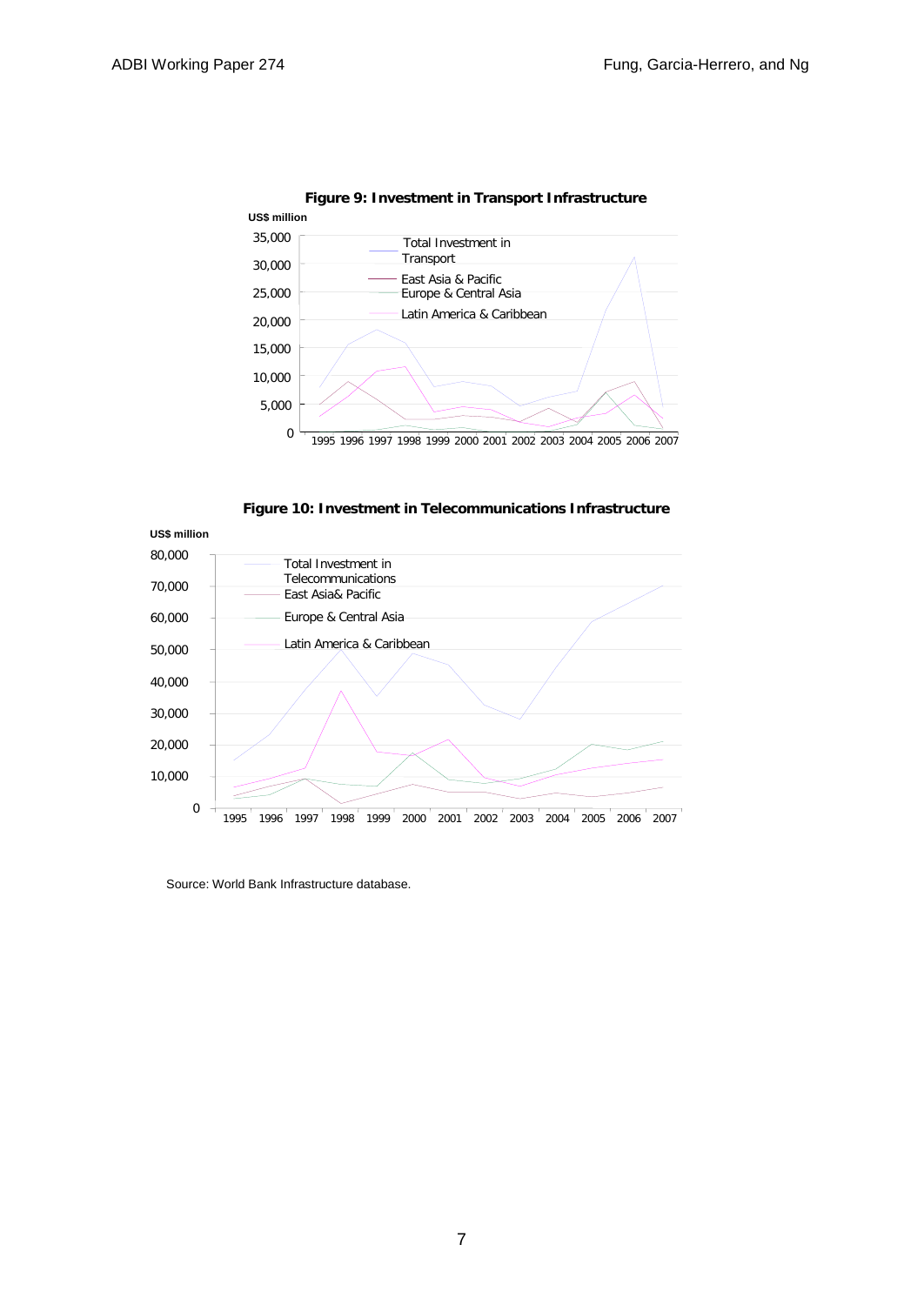

**Figure 11: Investment in Telecommunications Infrastructure** 





Source: World Bank Infrastructure database.

## **3. ANALYTICAL AND CONCEPTUAL FRAMEWORKS OF FDI IN CROSS-BORDER INFRASTRUCTURE PROJECTS**

### **3.1 Theoretical Approaches**

There is a very limited theoretical literature on FDI in cross-border infrastructure projects. Analytically, one can discern *three* interrelated approaches to studying cross-border infrastructure investment: theory of public good, game theory, and incomplete contract theory. An example of the first approach is provided by Beato (2008), who uses a *regional public good* perspective and highlights the multidirectional external benefits of transnational infrastructure projects. Given the potential free-rider problems, as well as the positive spillover, over time and space, Beato (2008) reminds us yet again that there will be underinvestment in cross-border infrastructure projects if this investment is left to the market. It is also clear that even if a country does receive a substantial amount of FDI, the cross-border infrastructure may still be deficient from a *social* standpoint. Thus, while it is essential to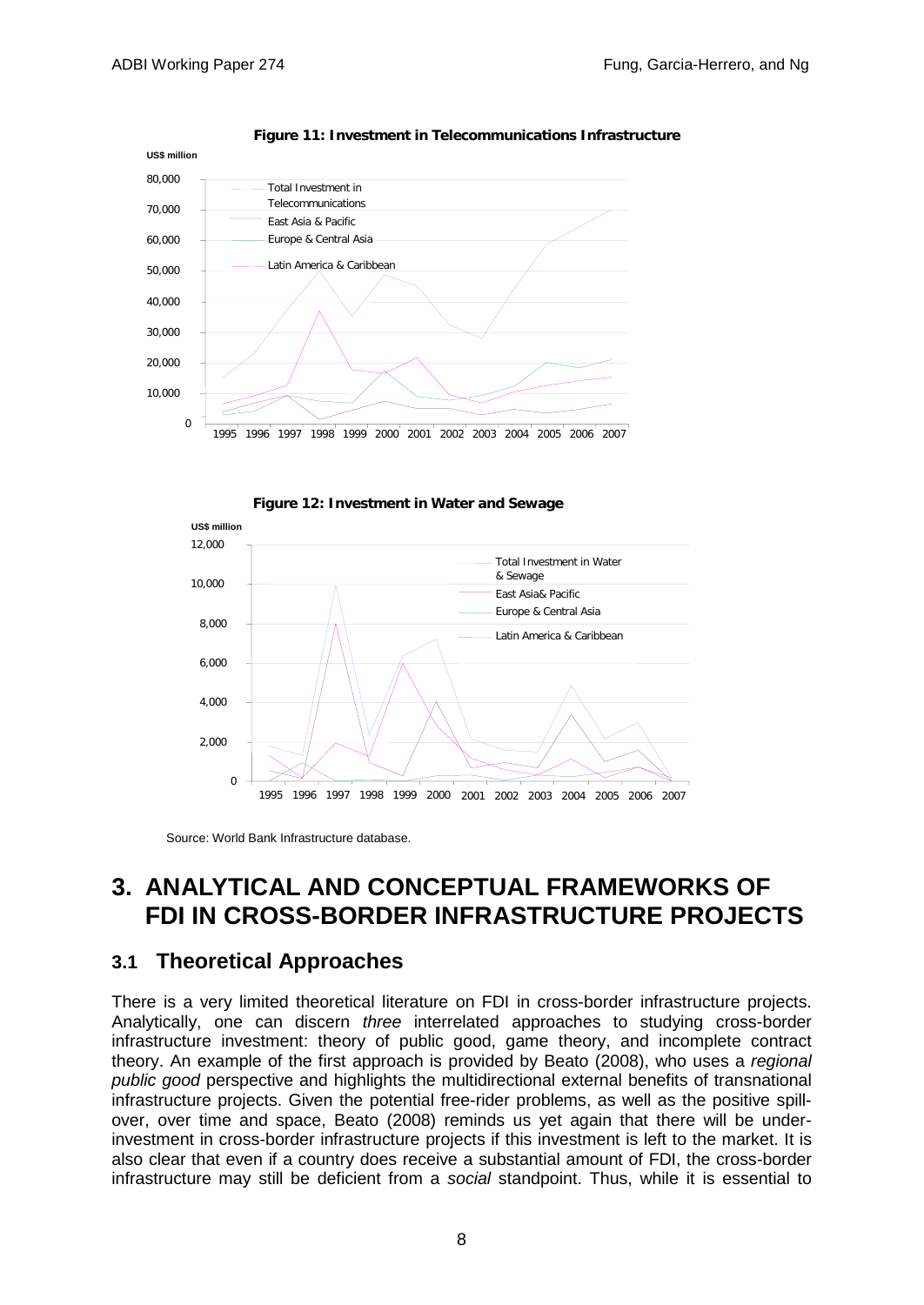invite FDI in infrastructures, national governments as well as international organizations should also be important contributors to the financing of such an investment.

The second approach, game theory, with interdependent actions by the participants, leads to a very similar conclusion. Carcamo-Diaz and Gabriel Goddard (2008) provide simple but useful illustrations showing that transport infrastructure often shares the characteristics of a network, with the extra benefits only being realized if the two governments involved in a transnational project invest in the project (and not only one of them). However, if either party believes that investment by the other government may not materialize, the policy of "not invest, not invest" (i.e. both governments choose not to invest in the project) will become the risk-dominant strategy. This also occurs if we adopt a dynamic game, where the game is played over time or a model with strategic governmental interactions with private companies or individuals. Coordination by a regional initiative or by international organizations such as ADB would clearly help solve this problem.

Finally, from an incomplete contract perspective, Navajas (2008) argues that energy infrastructure investment which facilitates long-term exchanges of energy will have to be supported by long-term contracting. But such contracting is necessarily incomplete. This is due partly to unforeseen domestic energy imbalances, which affect the incentive for the supplier to deliver the energy or the consuming country to accept it. Policy shocks and regulatory risks that occur beyond the contractual period will also lead to unforeseen circumstances that cannot be covered in the original contract. Such contract-incompleteness implies the need for better energy planning as well as coordination of intergovernmental bodies.

### **3.2 Empirical Literature**

There is a wealth of empirical literature on *FDI determinants* but not on the specific issue of cross-border infrastructure. We therefore analyzed cross-border infrastructure on the basis of the existing literature that highlights the use of these various determinants.

From the FDI literature, we structured existing determinants into four sets of variables. The first is internal and relates to *multinational firm-specific* factors such as scale economies, and research and development intensity. The second set of factors is external and can be classified as *institutional* or *financial*. The institutional factors are well known: the level of corruption in the countries, government stability, rule of law, etc. The financial factors include exchange rate changes (or expectation of exchange rate changes), tax policies, trade protection, and trade volumes. The third set of factors relates to what *type of host economies* we are examining—whether the countries are members of the Organisation for Economic Co-operation and Development (OECD) or developing countries. The data strongly suggest that FDI going to these different countries can be quite different. Parallel with the classification of countries is the *classification of industries*, as there is strong evidence that vertical FDI is strongest in machinery and in electronics. The last set of factors relate to the *neighbors* of the host economies. For example, US multinationals have been investing in Ireland partly because they can then access Irish neighboring economies, including the United Kingdom, France, and Germany.

With these determinants in mind, we can then think of factors that influence FDI in infrastructure. First, instead of internal, firm-specific factors, we need to adapt the determinants to be *project-specific*. For infrastructure, these factors include the scale of the investment, the degree of technological difficulty (e.g., whether the railroads to be built have to go over environmentally sensitive mountains or rivers), the duration of the project, and the expected time needed to recoup the investment.

The external factors are the legal, institutional, political, and social dimensions of the infrastructure project. For example, there may be ambiguous or even conflicting centers of authority within the government. This may be related to the division between state and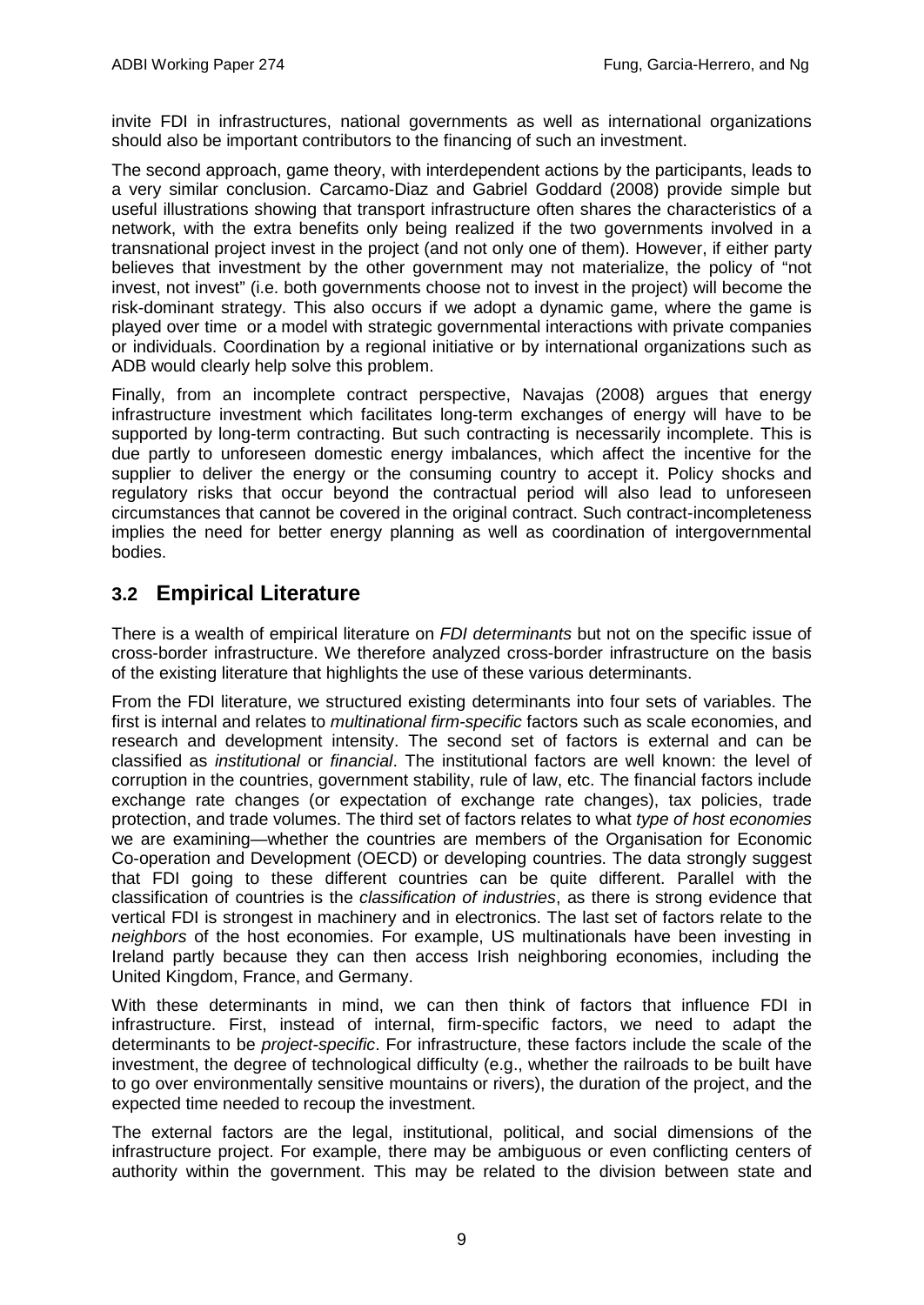provincial versus federal or central authority. Alternatively, this may be related to the different power structure within different ministries in the government. Another common example is that a new government in the country reneges on a promise made by the previous administration. Other impediments within the "soft" infrastructure include the reliability of the court system, political opposition by existing state-owned service providers, corruption, unclear bidding and award procedures, corruption, and uneven enforcement of the laws and regulations.<sup>[5](#page-13-0)</sup> Infrastructure projects are inherently large scale and have long horizons, and international investors face substantial risks.

Next we turn to the economic or financial determinants of FDI in transnational infrastructures. These relate to the macroeconomic conditions of the countries, such as current and future inflation rates, expected gross domestic product (GDP) growth rates, the degrees of foreign indebtedness, as well as exchange rate risks.

Unlike purely national infrastructure projects, the external political and the financial determinants involved in transnational infrastructure projects have to be taken from *all* the host countries, not just from a single country. Obviously, this will compound the inherent difficulty of attracting more FDI to such cross-border projects.

The Asia and Pacific region has a deep and wide network of production sharing.<sup>[6](#page-13-1)</sup> It is natural then to think of certain transnational regions, rather than a single country, as an economic platform for the production of components and parts. Furthermore, some regions, due to their strategic locations straddling several markets, are also good candidates for linking several countries. Some examples of these cross-border projects include the Greater Mekong Subregion (GMS) Northern Economic Corridor, the Nam Theun 2 hydropower project, and Indonesian-Singapore gas transmission (see Kuroda, Kawai, and Nangia 2007).

The risks facing private investors in financing cross-border infrastructure projects are immense and more complex than the risks for projects located in a single country. Institutional or political risks now include potential failures and coordination involving several governments (both local and central), compatibility of legal and social customs, as well as opposition from existing entities such as existing state-owned providers or ministries, as well as different civil society groups located in different countries. In some cases, these factors primarily involve the financial and political situations within the provinces or states of each country. The relevant income growth rates which act as proxies for the potential demands of future users may be the expected growth rates of the sub-national territories.

As for the third set of factors (the classification by country and by industry), we focused on emerging countries, as they are more comparable to the situation in Asia than in developed countries, particularly with respect to infrastructure. For the fourth set of determinants, the neighborhood, or spatial, approach to FDI is very relevant here. Linking up several countries via a transport network, for example, can mean that a landlocked country can gain access to ports and harbors, which in turn may mean that the country will be able to be a part of the "just-in-time" production-sharing network. The potential benefits and income growth is then not limited to the GDP growth of the parties, but also to the GDP growths of all contiguous neighbors, as well as links to efficient shipping. In this approach, GDP or GDP growth weighted by distances from the host economy can act as a potential determinant.

Another unique factor needed to attract FDI to cross-border infrastructure projects is the ability to coordinate a project. Here, much like the standard use of a corruption index or ruleof-law index, we may need to create a *coordination* or *compatibility index*. This may be related to the compatibility of different countries' standards and ways of doing business. The more compatible the countries are, the smaller the coordination costs.

<span id="page-13-0"></span> $<sup>5</sup>$  For a study comparing the importance of "soft" and "hard" infrastructure in attracting FDI, see Fung et al. (2005).</sup>

<span id="page-13-1"></span> $6$  For a recent comparative study of production sharing in East Asia and Latin America, see Fung et al. (2009).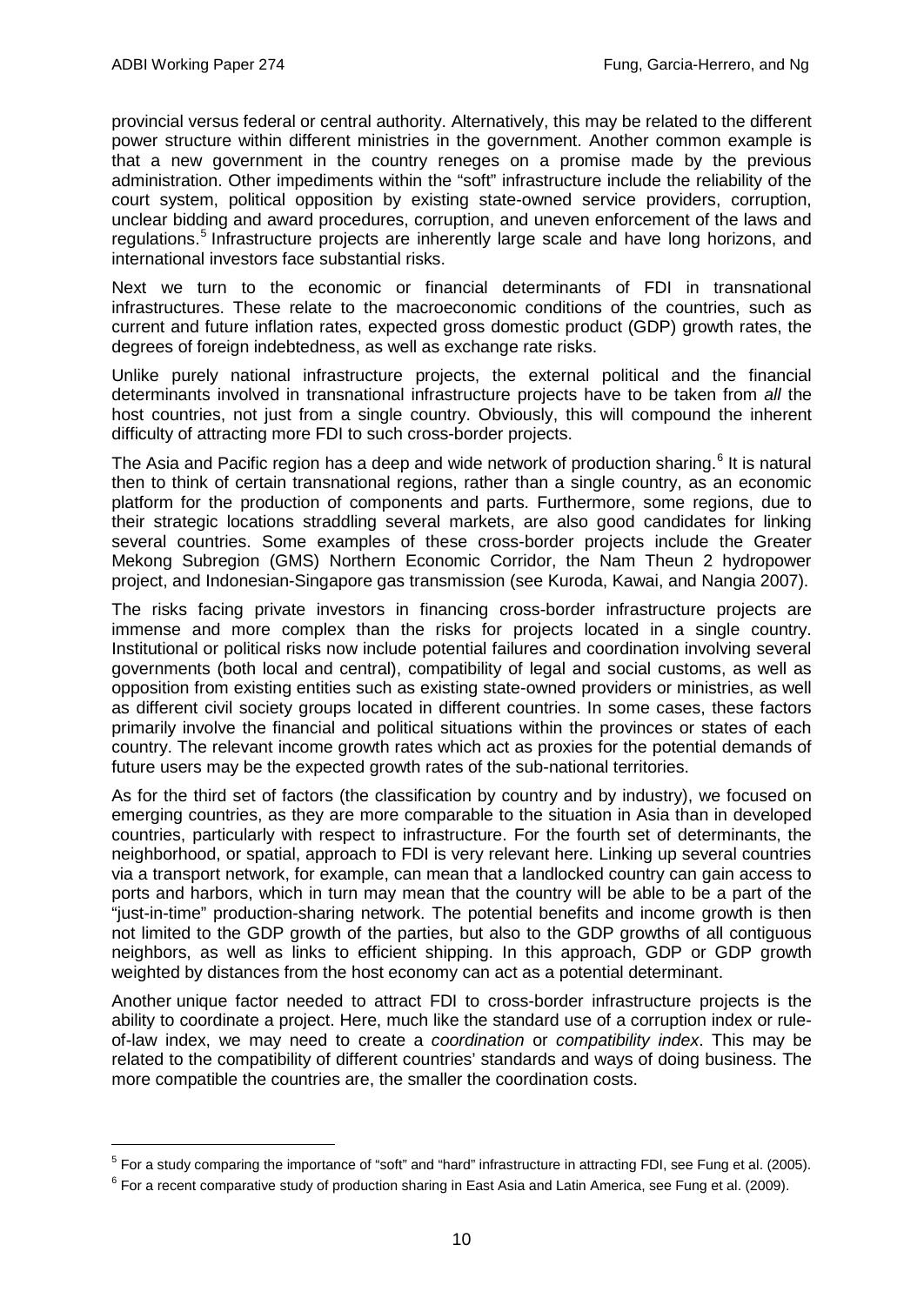One additional set of risk factors involves the need for institutional or regime harmonization and the coordination of various governmental bodies, which may involve different local civic societies. Balancing the fairness of returns to various parties and countries will also be a challenge. There is a greater need for multilateral agencies to help coordinate the financing of these projects, given that there are multiple jurisdictions.

The existing literature does not provide us with exact guidelines as to how to improve and enhance FDI in cross-border infrastructure projects. However, we can extend the current ideas in the literature and mold them into a relevant approach. Using the above insights from theories and from the empirical FDI literature, Box 1 presents a schematic summary of the factors that will influence FDI in cross-border infrastructure projects.

| <b>Determinants or Factors</b>                   | FDI in Cross-Border Infrastructure Projects      |
|--------------------------------------------------|--------------------------------------------------|
| Internal, multinational project-specific factors | The scale of the project, the degree of          |
|                                                  | technological<br>difficulty,<br>research<br>and  |
|                                                  | development intensity, duration of the project,  |
|                                                  | expected time<br>needed<br>to<br>recoup<br>the   |
|                                                  | investment, etc.                                 |
| External political or institutional factors      | Conflicting centers of authority within the      |
|                                                  | government, turf battles between<br>different    |
|                                                  | ministries within the government,<br>unclear     |
|                                                  | bidding<br>and<br>award<br>procedures,<br>uneven |
|                                                  | enforcement of laws and regulations, potential   |
|                                                  | repudiations of promises made by the previous    |
|                                                  | administration, opposition from existing state-  |
|                                                  | owned infrastructure operators, corruption       |
|                                                  | index, government stability, rule-of-law index,  |
|                                                  | etc.                                             |
|                                                  | These factors apply to all countries involved in |
|                                                  | the cross-border projects.                       |
| External economic or financial factors           | Relevant growth rates of income, exchange        |
|                                                  | rate changes, tax policies, trade protection,    |
|                                                  | trade volume, current and expected inflation     |
|                                                  | rates, degrees of foreign indebtedness, etc.     |
|                                                  | These factors apply to all countries involved in |
|                                                  | the cross-border projects.                       |
| <b>Coordination factors</b>                      | Compatibility of legal and social customs,       |
|                                                  | different civil society groups across countries, |
|                                                  | coordination<br>with<br>different<br>problems    |
|                                                  | governments at different levels, balancing the   |
|                                                  | perceived fairness of returns to various parties |
|                                                  | and countries.                                   |

#### **Box 1: Determinants of FDI in Cross-Border Infrastructure**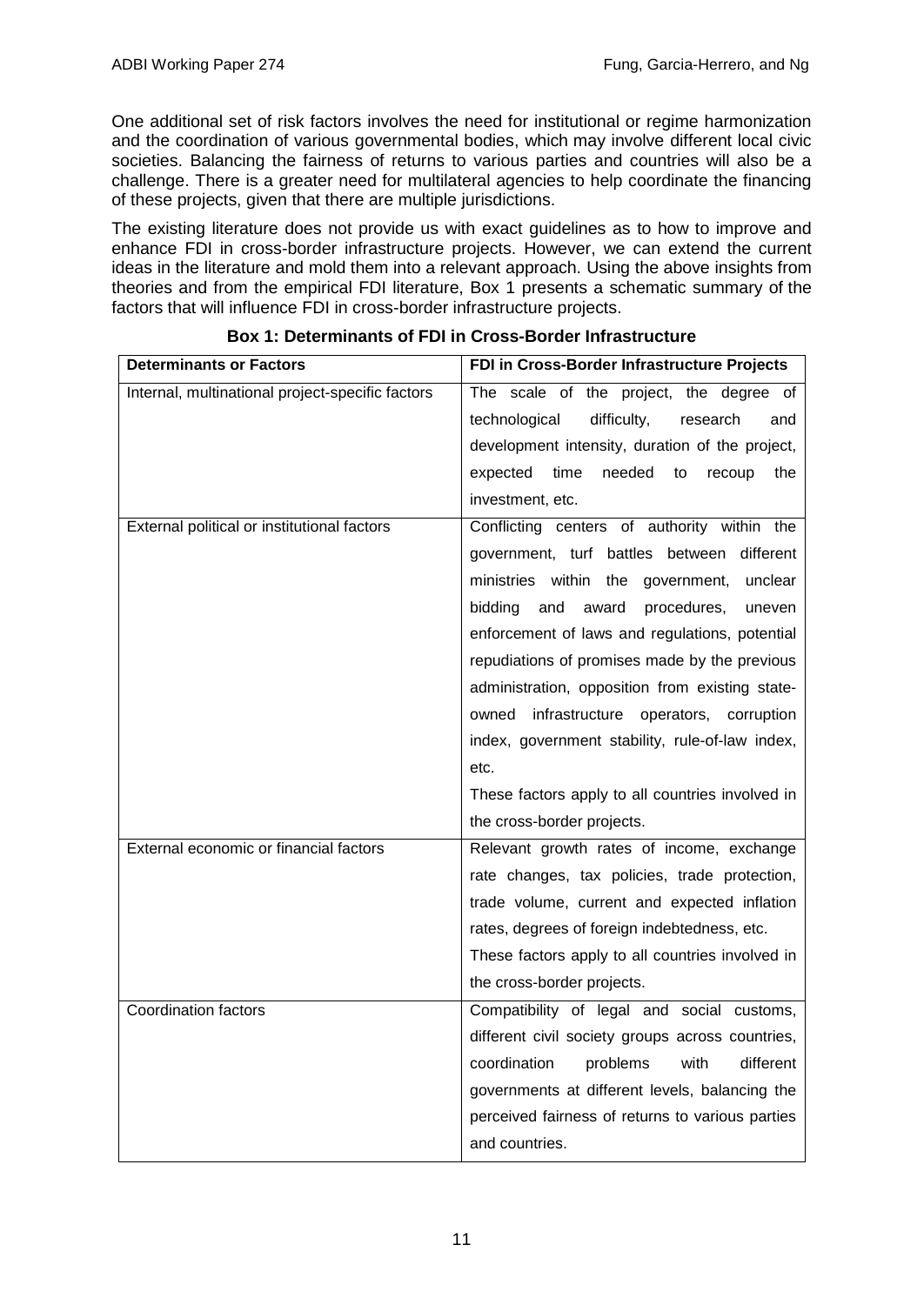## **4. CASE STUDIES OF TRANSNATIONAL INFRASTRUCTURE PROJECTS IN EMERGING REGIONS**

### **4.1 Latin America**

#### **4.1.1 Initiative for the Integration of Regional Infrastructure in South America (IIRSA)**

South America has a low ranking in the transport and communications infrastructure pillar of the global competitiveness index (CGI) compiled by the World Economic Forum (WEF). For example, in 2009–2010, Argentina was ranked 67, Brazil 68, and Mexico 74 of all the sampled countries. The lack of an integrated and effective infrastructure network has resulted in a disadvantage compared to other developing regions. The difficult public finances of some Latin American countries have limited the number and magnitude of infrastructure projects, although nowadays private investment has somewhat alleviated this situation.

Probably the first sizable cross-border infrastructure project in the region was the IIRSA. It was launched during the first South American Summit in 2000 as an instrument to promote interregional integration for as many as 12 countries in the region (details can be found in Appendix Table 3). The target sectors were transport, energy, and telecommunications networks.

The IIRSA members are trying to fund the integration projects by partnering with other countries, thereby reducing the impact on their own public finances. In view of the difficult economic context at the beginning of this initiative, the countries involved worked out three alternative sources of financing: public-private partnership, a fiscal margin for public investment (strict criteria for public investment and account records of public financing), and tailor-made financial instruments.

One of the most important proposals for an innovative financing scheme is the South American Infrastructure Authority (ASI), a multilateral entity with capital contributed by member states. The assets would comprise the projects receiving grants from the partners, reducing damage to their fiscal balances. This institution could attract funds and be entrusted with the development and management of the concessions. Another instrument examined by the IIRSA is the creation of guarantee funds, styled after the MIGA or World Bank, with capital supplied by other countries. Some initial financial support, as well as technical assistance, came from the Inter-American Bank of Development (BID), the Andean Corporation for Development, and the Fund for the River Plate Basin (FONPLATA). The total project portfolio investment accounts for US\$38 billion, of which 43% are projects linking two countries.

Through medium-term territorial planning methodology and consensus agreement, 426 projects have been identified and classified into project groups according to their impact on sustainable development and technical, institutional, social, environmental, financial, and political feasibility.

The Action Plan is structured in 10 "Hubs" (plurinational territories with shared natural, human, and economic flows), with investment in transport, energy, and telecommunications. They are complemented by the sectorial integration process (PSI), transversally structured actions aimed at improving sustainable development and competitiveness, focusing on harmonization of the regulatory framework. In the absence of a common institutional scheme and regulatory framework, the PSI activities facilitate the correct development of the infrastructure projects by targeting the main operational and institutional obstacles to regional integration.

The improvements in transport, energy, and telecommunications networks will need to be accompanied by economic, social, and regulatory progress to make them fully effective and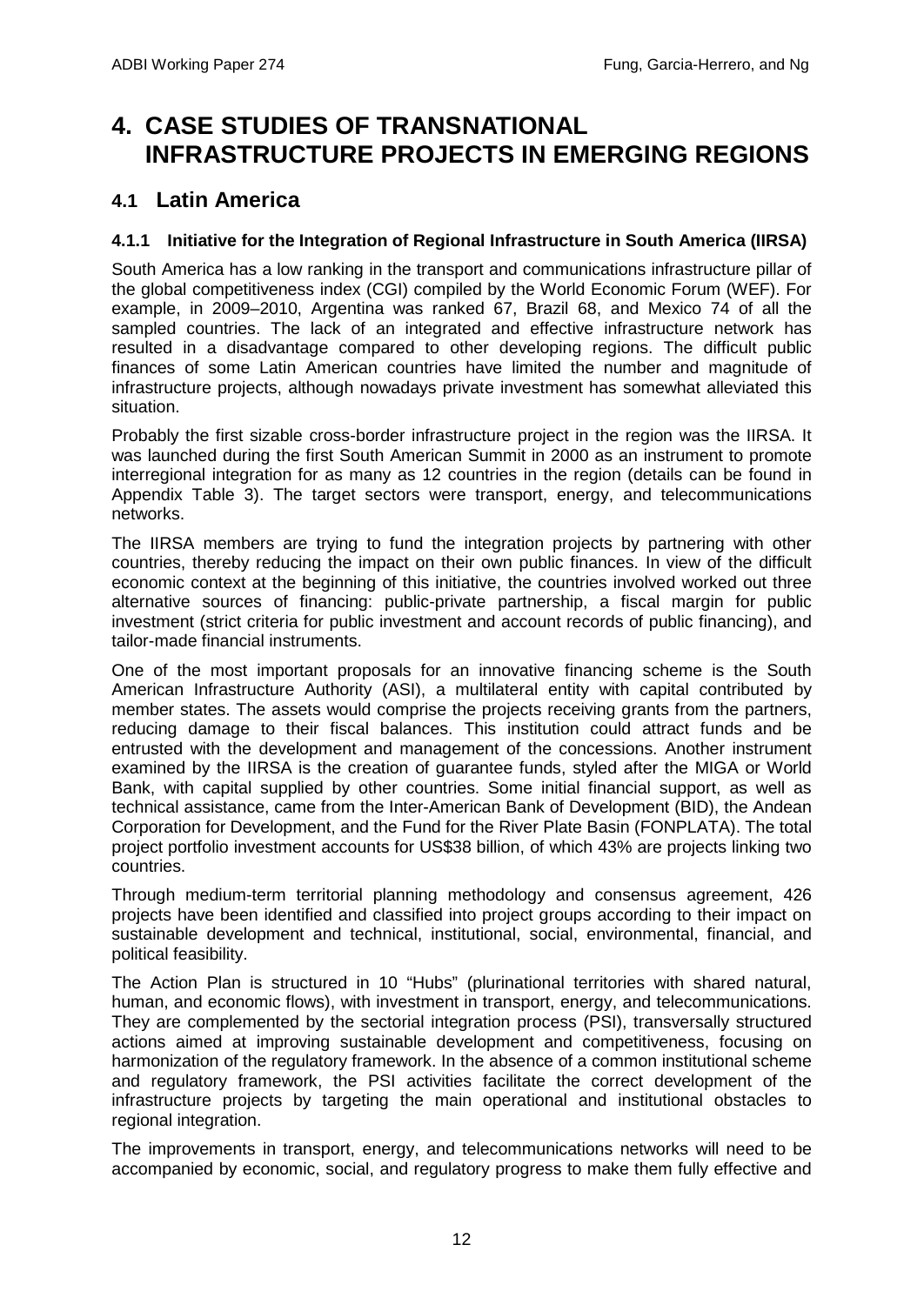equitable. Multi-target action plans are being developed to prevent possible social, cultural, and environmental damage.

#### **4.1.2 Plan Puebla Panama (PPP)**

The PPP is a planned set of development programs intended to promote regional integration and development within the Mesoamerican Region. It was first announced in March 2001 by Mexican President Fox and officially launched three months later. The PPP was originally seen as a method to establish infrastructure after Hurricane Mitch devastated the area in 1998, killing more that 14,500 people, leaving two to three million homeless, and costing over US\$5 billion in damages.

The initiative later evolved towards the economic development of five economic axes (the Pacific Axis, the Gulf of Honduras Axis, the Peten Axis, the Mexico Trans-systemic Axis and the Guatamala/Yucatan Axis) or corridors that follow the trade flows across borders. The intent is to develop infrastructure networks within these five economic axes through large infrastructure projects, such as highways, air- and seaports, and electric and telecommunications grids, and thereby meet the needs of investment and trade.

Therefore, PPP mainly envisages coordinated improvements to trade, highway integration, energy interconnection, and the integration of telecommunication services for the movement of people and freight throughout Central America (details can be found in Appendix Table 4).

The investment required to complete the network of designated projects in the involved countries amounts to some US\$8.07 billion. Of this amount, over \$4.5 billion in loans and grants has been disbursed. Funding was raised from national governments in the region (35%), the Inter-American Development Bank (IDB) (24%), the private sector (15%), the Central American Bank for Economic Integration (BCIE) (7.5%), and the World Bank (5%), with 13.5% from other sources.

At present, the PPP consists of over 28 projects affecting seven countries (Belize, Costa Rica, El Salvador, Guatemala, Honduras, Nicaragua, and Panama), and nine states within Mexico (Campeche, Chiapas, Guerrero, Oaxaca, Puebla, Quintana Roo, Veracruz, and Yucatan). However, it has been noted that governments and institutions involved in the PPP have often not specified which projects are part of the PPP initiative. There have been projects that have been removed from the plan and continued via other means, or even cancelled. For instance, the Anillo Periférico highway in El Salvador and La Parota dam in Mexico are no longer included in the plan but are still being promoted by local governments.

On top of this, the initiative has drawn the criticism of civil society for its supposed lack of transparency and unequal distribution of costs and benefits, as most of the costs often have to be borne by the local communities or indigenous communities that live throughout the Mesoamerican Plateau. In addition, most of the projects have a big impact on the environment and its ecosystems. Because of these criticisms, and pressure from many environmental groups, some projects have had to be postponed or even abandoned.

To re-launch the PPP initiative, member countries announced the creation of a Funding and Promotion Committee (CPF) formed by IDB, the Andean Development Corporation (CAF), and the Central American Bank for Economic Integration (CABEI) during the annual 2008 IDB meeting. CPF aims to attract investors and funding to the PPP through promoting and supporting concession initiatives and public-private partnerships.

### **4.2 Eastern Europe**

#### **4.2.1 Trade and transport facilitation in the Southeast Europe Program (TTFSE)**

The TTFSE started in 1999 under the umbrella of the Stability Pact for South-Eastern Europe and currently involves eight countries: Albania, Bosnia and Herzegovina, Bulgaria, Croatia, Macedonia, Moldova, Romania, and Serbia and Montenegro. These countries share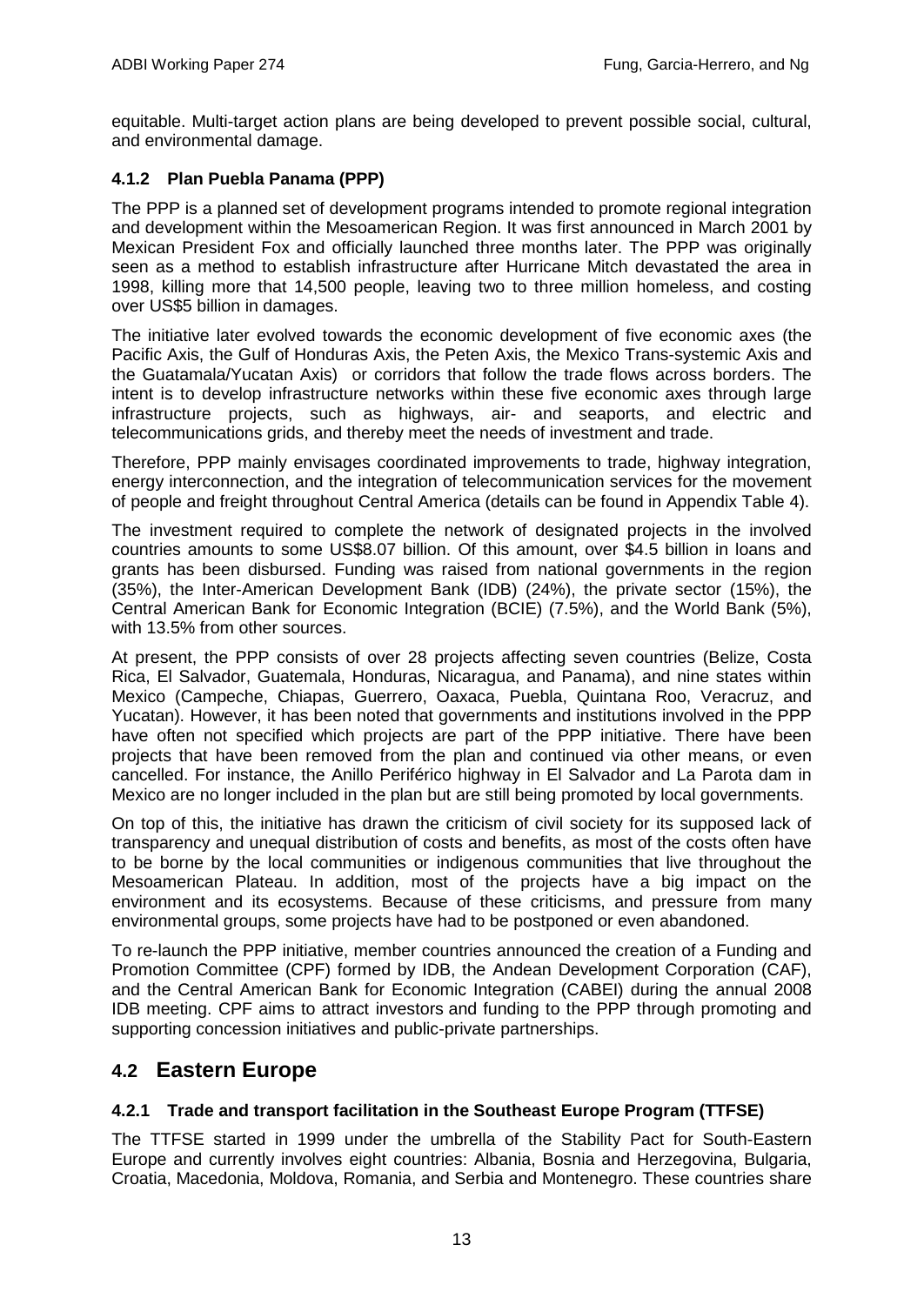35 border-crossing points and eight inland terminals (details can be found in Appendix Table 5).

Due to the disintegration of the Balkan territory into smaller countries, a shared planning of regional transport framework was needed for the common borders and long-distance routes in South-Eastern Europe.

Initially, the program's main concern was the improvement of cooperation to meet the requirements for accession to the EU. This involved a reduction in non-tariff and transport costs, and preventing smuggling and corruption at border crossings.

To achieve these objectives, four main activities were targeted: provision of border-crossing infrastructure and equipment, modernization of the customs information system; improvement of custom procedures; program implementation, and other trade facilitation measures, such as increasing participants' knowledge of trade, logistics, and international freight transport.

The Regional Steering Committee (RSC) is the principal governor of the program, which is composed of the customs administration heads of the eight countries, meeting annually and semi-annually. The RSC promotes the exchange of information, sharing of experiences, and the airing of different views. SECI-PRO (Southeast Europe Cooperative Initiative-PROcedures: public-private partnership committees) seek to eliminate obstacles to trade, increasing business and investment. The European Union (EU) has provided parallel assistance in the customs field in such areas as revenue collection, risk analysis, and enforcement.

The World Bank supports this program through funding and management by the Infrastructure and Energy Services Department (ECSIE). Each country has its own project appraisal document (PAD) and respective loan or credit agreement. The World Bank provided around US\$76 million, national governments US\$32 million, and the United States Agency for International Development (USAID) US\$12 million.

The second phase of TTFSE expects to go beyond the original program, focusing on EU transport corridors via the Trans-European Network for Transport (TEN-T), inter-modal transport, and inter-agency coordination. This new program is currently being prepared and may include two more countries (Kosovo and Turkey). The final objective of this initiative is to boost trade competitiveness, providing the region with adequate logistic services that connect the countries in the region with their neighbors and with the global market.

Evaluations of the TTFSE program have mainly been positive, showing a decrease in nontariff costs in the region and the creation of new infrastructure. The impact on corruption and smuggling is harder to measure, but some countries reported a decline.

#### **4.2.2 The Black Sea Basin European Neighborhood & Partnership Instrument (ENPI) Cross-border Cooperation (CBC) program**

The Black Sea Basin CBC program, an EU operational program under the framework of the ENPI, will be implemented from 2007 to 2013. With a budget of US\$19.8 million, The Black Sea Basin program involves 10 countries, some of them including the whole of their national territory (Armenia, Azerbaijan, Moldova, and Georgia), and others, only those regions closest to the Basin (Bulgaria, Greece, Romania, Russia, Turkey, and Ukraine).

The main purpose is to develop stronger and more stable economies in the Black Sea Basin regions. In 2007, enlargement of the EU provided one more reason to be interested in its security and sustainable growth. The EU has set out a strategy for the CBC target regions: to equalize living standards on both sides of the external EU borders through integrated regional partnership and cooperation (details can be found in Appendix Table 6).

According to the ENPI CBC strategy paper there are three principal objectives: promoting economic and social development in the border areas; working together to address common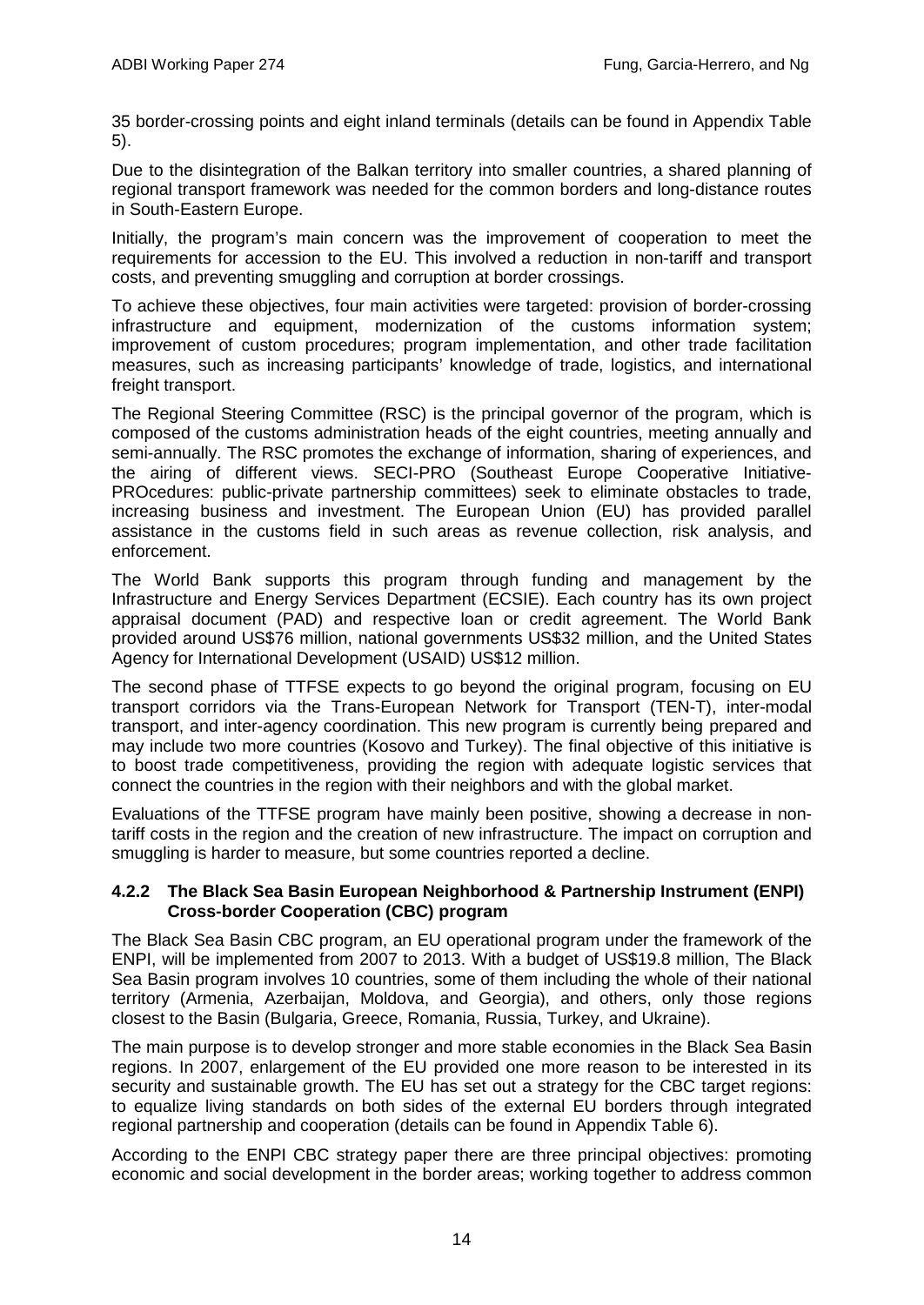challenges; and promoting local, person-to-person cooperation. Such objectives would be pursued through different means: cross-border support for partnerships for economic development based on combined resources, networking resources and capabilities for environmental protection and conservation, and cultural and educational initiatives for the establishment of a common cultural environment in the basin.

The program is 90% financed by the European Neighborhood & Partnership Instrument. The participation of Turkey is financed by the IPA (Instrument for Pre-accession Assistance) and the participating countries co-finance projects with a minimum of 10% of the EU contribution. Potential beneficiaries of this project will be regional and local authorities, non-governmental organizations (NGOs), representative associations and organizations, universities, research institutes, cultural institutes, and public agencies.

The final project details are yet to be set out. The approval of the programming document by the EC took place in late 2008. In 2009 there was a launch of the call for proposals. These proposals had to be consistent with the program requirements and take into account certain criteria. The projects will then be evaluated before the final process of operational and financial monitoring of projects.

While the characteristics of the concrete projects are yet to be determined, we can foresee that they will be consistent with the main activities of the program: strengthening access and connection on interregional transport links, creation of tourism networks, environmental common regional actions, and promotion of cultural and educational exchange.

### **4.3 South-East Asia**

#### **4.3.1 The Greater Mekong Subregion Program**

In 1992, the Greater Mekong Subregion (GMS) Program was launched by the six member countries with the assistance of ADB. Since its creation, it has contributed significantly to facilitating cross-border flow of goods and people within the GMS and linking the subregion to other markets through the development of infrastructure and the required agreements for its efficient use (details can be found in Appendix Table 7).

More broadly, the program aims to facilitate sustainable economic growth by strengthening the economic ties among the member countries. At the same time, efforts are being made to reduce poverty and improve the quality of life of the more than 300 million people who live in the territory. The strategy of the GMS 2009–2010 Business Plan is consistent with the 3-fold GMS objective of an integrated, harmonious, and prosperous subregion. To attain this, the program aspires to improve communication and transport through sustainable development of infrastructure and transnational economic corridors.

Since its foundation, the GMS Program has been involved in the planning and execution of several projects in nine main areas: transport, telecommunications, tourism, environment, human resources development, agriculture, trade facilitation, and private investment. In all these areas, the development of infrastructure has played a decisive role in establishing a base for a sustainable and equally distributed growth within the regions. The GMS Program has been the multilateral platform that has allowed cross-border infrastructure projects that have benefited all the regions involved.

The GMS Program involves key stakeholders including governments, civil society organizations, the private sector through the GMS Business Forum, and major external aid and funding agencies. ADB serves as coordinator for the GMS Program, as requested by the member countries. The program has also received the political support of the regional leaders at the GMS Summits of 2003 in Phnom Penh (Cambodia), 2005 in Kunming (Yunnan Province, PRC), and 2008 in Vientiane (Lao People's Democratic Republic, PDR).

In the current portfolio, from the US\$26.5 billion budget, the projects that imply coordination of two or more member countries are those related to the development of the North-South,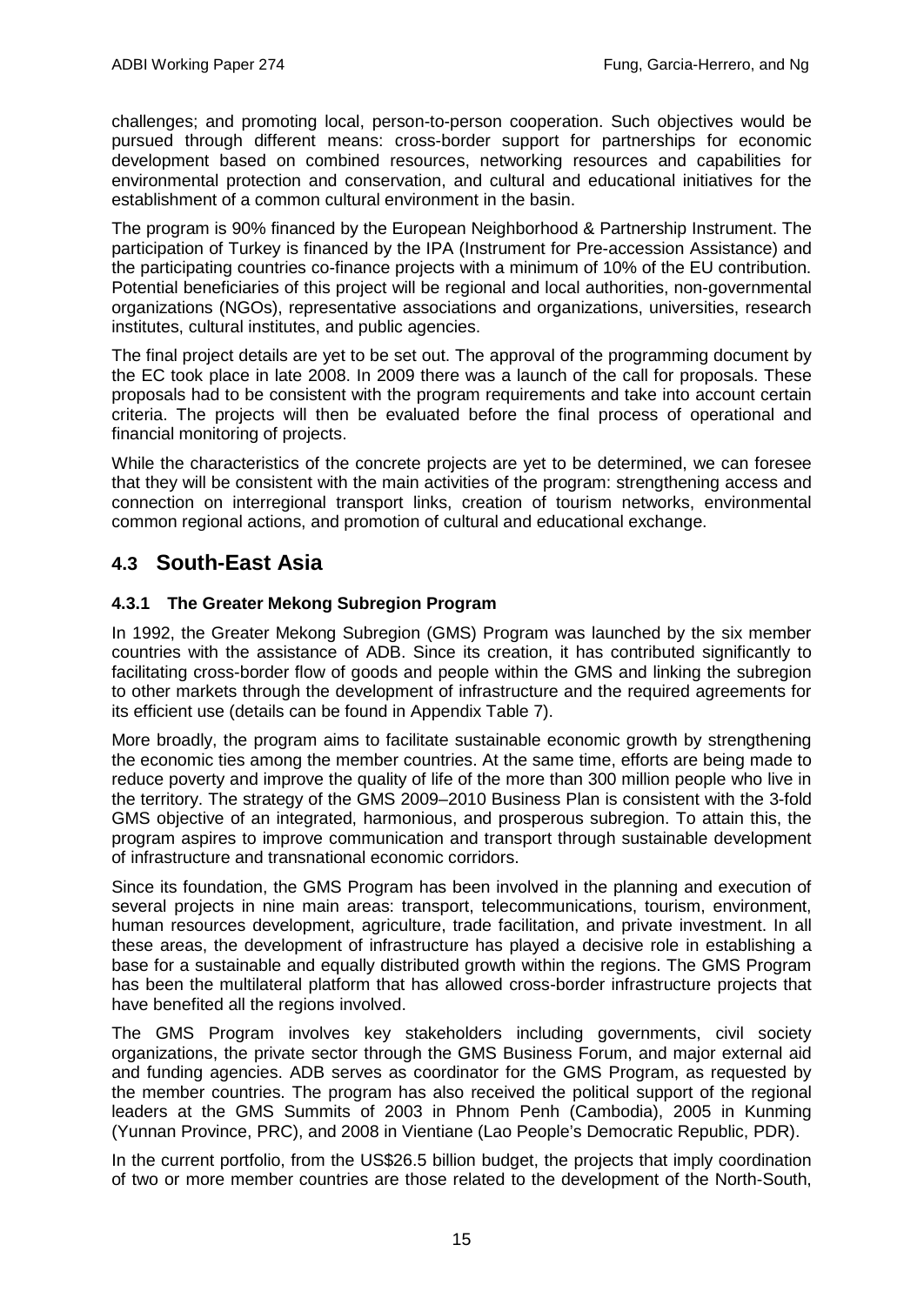East-West and Southern Economic Corridors. To support the integration of these regions, the current Business Plan projects spent US\$1 billion on transport and communications in the East-West Corridor during 2009, and it is planned to spend another US\$1.14 billion in the Southern Corridor during 2010.

Although these steps towards economic development have raised high expectations in foreign investors, cross-border infrastructure projects and programs often have to face the criticism or even the opposition of civil society. Among the main concerns are the environmental and social costs associated with large, high-impact infrastructure projects. On top of that, the involvement of different administrations does not ensure an equal distribution of cost-benefit, and compensations for loss of land and property are not necessarily fair to all the stakeholders. Nevertheless, the role of civil society is significant in ensuring a rigorous system of monitoring the transparency of the project process.

#### **4.3.2 The Nam Theun 2 Hydropower Project**

The Nam Theun 2 Hydropower Project has been under preparation since the mid-1980s, when a feasibility study was undertaken by the World Bank. However, development of the necessary infrastructure to utilize the region's full potential had to be postponed due to the 1997 Asian Crisis.

The hydropower potential of the region, as well as that of the whole of the country, is increased by the mountainous terrain and the heavy rainfalls that end up in the multiple Mekong tributaries that flow from North to South of the territory. This potential has been well exploited by the Lao PDR government, which is now coping with the steadily growing demand for electric energy of its neighboring countries, especially Thailand with its practically non-existent energy resources. By supplying energy to its neighbors, Lao PDR enhances economic integration and helps create a regional power market that provides energy security and regional stability. Moreover, it achieves environmental benefits by substituting hydropower for coal and other fossil fuels. These cross-border infrastructures also allow countries such as Lao PDR to export energy to provide revenues to meet the government's development objectives, with particular emphasis on the eradication of poverty.

This US\$1.2 billion project is a private-sector undertaking with multilateral and bilateral financial and technical support. To the government's pride, the Nam Theun 2 Hydropower Project is not only the largest private power project in Lao PDR, but also the largest private sector hydroelectric cross-border project in the world (details can be found in Appendix Table 8).

As 30% of the project funds come from equity, the Nam Theun 2 Power Company Limited (NTPC) was established under Lao PDR law as the owner of the project. Shareholders in the NTPC are the Lao Holding State Enterprise (25%), Electricity Generating Public Company Limited of Thailand (25%), Electricité de France International (35%), and the Italian-Thai Development Public Company Limited of Thailand (15%). Twenty-seven international banks including international financial institutions such as the World Bank, ADB, the European Investment Bank, and Agence Française de Développement are involved in the financing of the project as well, and have provided about half of the 70% of total funding. The other half of the 70% of the funding comes from seven commercial Thai banks. The first half of the debt is denominated in US dollars and the second half in Thai baht.

The project is near completion, and it is expected to start commercial use at the end of 2010. However, not all of the process has been easy; in addition to its strong supporters, several groups have opposed it. Given the size of the infrastructures, the social and environmental challenges were a major issue in the project. Although the government will receive US\$1.9 billion in revenue over the 25-year operating period from dividend income, royalties, and taxes, which will be dedicated to promoting sustainable growth and eradication of poverty, the main costs are borne by local communities and the environment around the project area.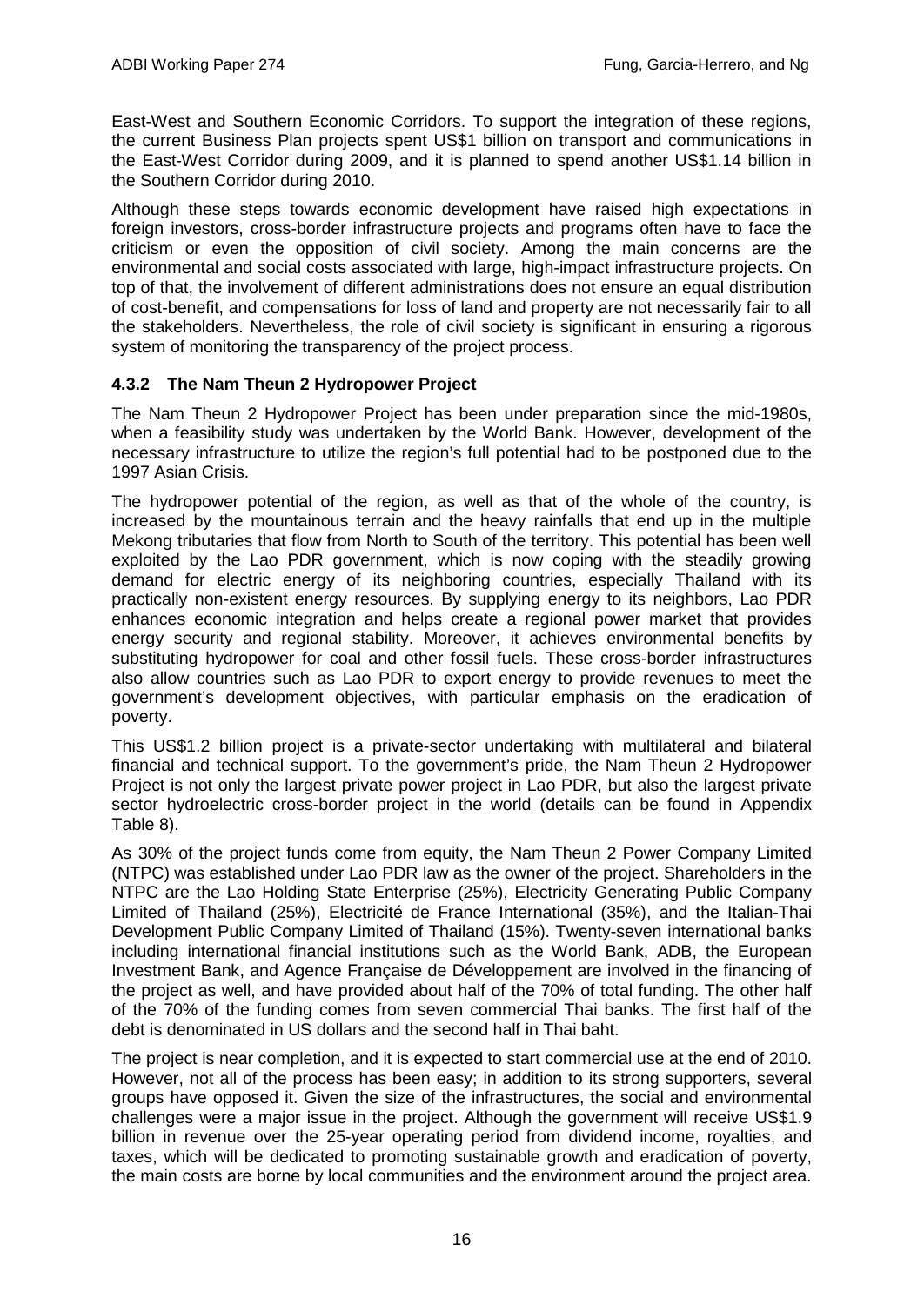To reduce the impact to the more than 70,000 local inhabitants (some of them from ethnic minorities), US\$90 million has been designated for capital and operating expenditures for environmental and social mitigation, and compensation.

# **5. CONCLUSION**

In this paper we survey and critically review the relevant information, literature, and tools that can enhance the feasibility and the successful implementation of cross-border infrastructure projects. We provide detailed background information concerning FDI in the major emerging regions: East Asia and the Pacific, Latin America, and Eastern Europe. We then review the theoretical and empirical literature which can shed light on the characteristics of transnational infrastructure projects, who should conduct them, and what determines their existence. The literature points to the importance of government involvement in transnational infrastructure projects as there are clear external benefits which will otherwise not be reaped. It also points to the importance of coordination for the project to be successful. ADB seems to be well placed for the role of coordinator.

Lastly, we provide six cases of cross-border infrastructure projects, two each from East Asia, Latin America, and Eastern Europe. These cases illustrate the critical need for smooth coordination of the diverse groups of players, top-level backing of the projects, as well as a thorough understanding of all the political and financial factors involved that can influence the success of these projects.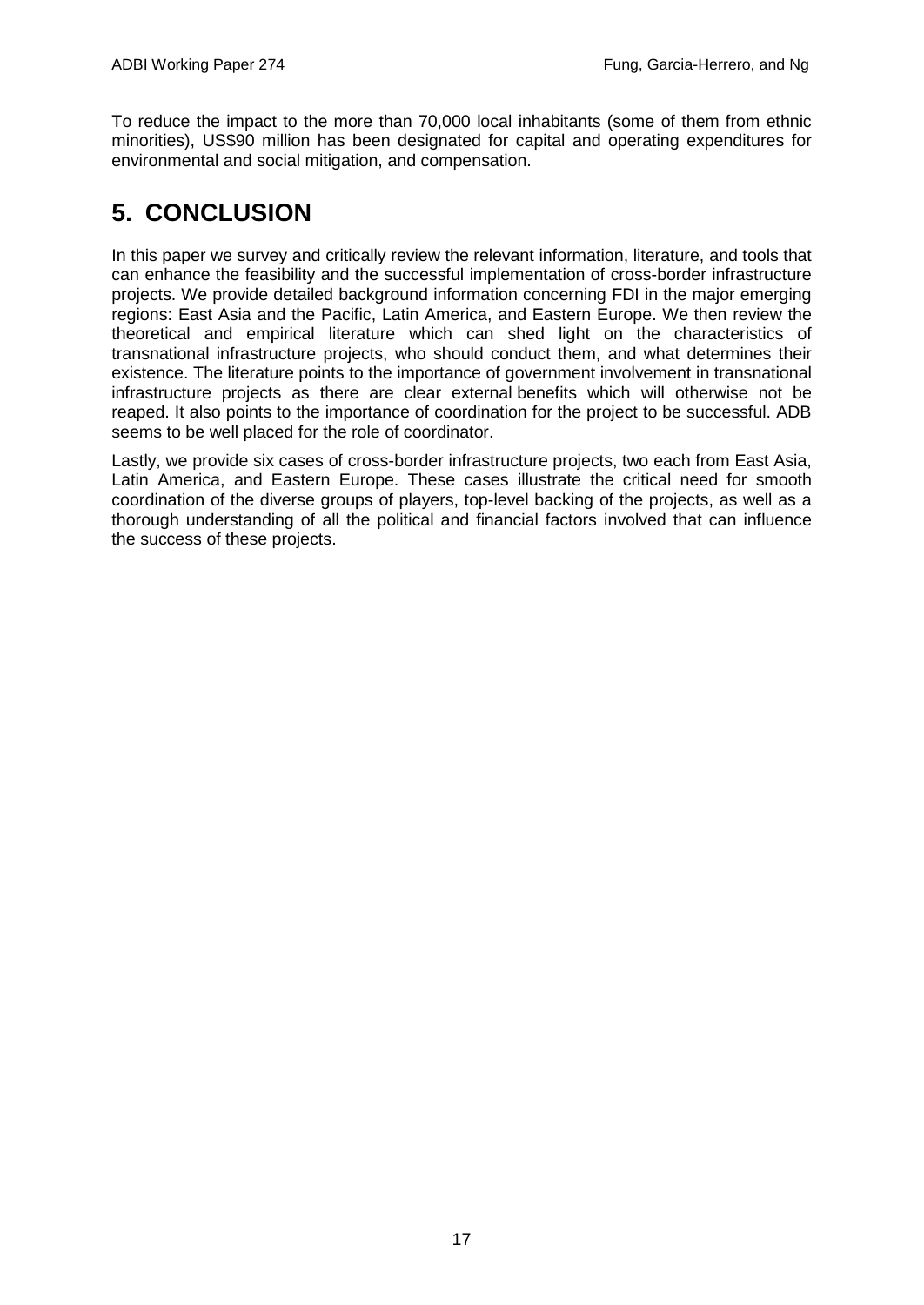## **REFERENCES**

- ADBI. 2009. *Demand for Infrastructure Financing in Asia 2010-2020.* ADBI Internal report (prepared by Centennial Group Holdings, LLC, Washington, DC). Tokyo: ADBI.
- Beato, P. 2008. Issues and Options on Transnational Projects. *Integration & Trade* 28(January–June): 11–23.
- Bhattacharyay, B. N. 2008. Demand for Regional Infrastructure in Asia and the Pacific: 2008–2020. Background Paper Prepared for the Study *Infrastructure and Regional Cooperation*. Tokyo: ADBI.
- Brixi, H. P., and T. Irwin. 2004. *Fiscal Support for Infrastructure: toward a More Effective and Transparent Approach*. October. Mimeo. Washington, DC: World Bank.
- Carcamo-Diaz, R., and J. G. Goddard. 2008. Investing in Multinational Transport Infrastructure: Coordination Perspectives for Latin America. *Integration & Trade* 28(January–June): 83–114.
- Carr, D., J. Markusen, and K. Maskus. 2001. Estimating the Knowledge-Capital Model of the Multinational Enterprise. *American Economic Review* 91(3): 693–708.
- Fung, K. C., H. Iizaka, A. Garcia-Herrero, and A. Siu. 2005. Hard or Soft? Institutional Reforms and Infrastructure Spending as Determinants of Foreign Direct Investment in PRC. *Japanese Economic Review* 56(4): 408–416.
- Fung, K. C., A. Garcia-Herrero, and A. Siu. 2009. Production Sharing in Latin America and East Asia. *BBVA Working Paper* 09-01.
- Kirkpatrick, C., D. Parker, and Y.-F. Zhang. 2006. Foreign Direct Investment in Infrastructure in Developing Countries: Does Regulation Make a Difference? *Transnational Corporations* 15(1): 143–171.
- Kuroda, H., M. Kawai, and R. Nangia. 2007. Infrastructure and Regional Cooperation. *ADBI Discussion Paper* 76. Tokyo: ADBI.
- Navajas, F. H. 2008. Infrastructure Integration and Incomplete Contracts: Natural Gas in the Southern Cone. *Integration & Trade* 28(January–June): 25–48.
- Navaretti, G., and A. Venables. 2004. *Multinational Firms in the World Economy*. Princeton, NJ: Princeton University Press.
- Sader, F. 2000. Attracting Foreign Direct Investment into Infrastructure: Why Is It so Difficult? *FIAS Occasional Paper* 12: Washington, DC: IFC and the World Bank.
- UNCTAD. 2006. *World Investment Report 2006*. New York, NY: United Nations.
- UNCTAD. 2007. *World Investment Report 2007*. New York, NY: United Nations.
- UNESCAP. 2006. *Enhancing Regional Cooperation in Financing Infrastructure Investment including that Related to Disaster Management*. Bangkok: UNESCAP, Poverty and Development Division.
- Vaaler, P., J. Barclay, and R. Aguilera. 2006. Risk and Capital Structure in Asian Project Finance. Department of Business Administration Working Paper. Champaign, IL: University of Illinois at Urbana-Champaign.
- Vagliasindi, M., and A. K. Izaguirre. 2007. Private Participation in Infrastructure in Europe and Central Asia. *Gridlines* Note 26(August). http://www.ppiaf.org/ppiaf/sites/ppiaf.org/files/publication/Gridlines-26- PPI%20in%20ECA%20-%20MVagliasindi%20AIzaguirre.pdf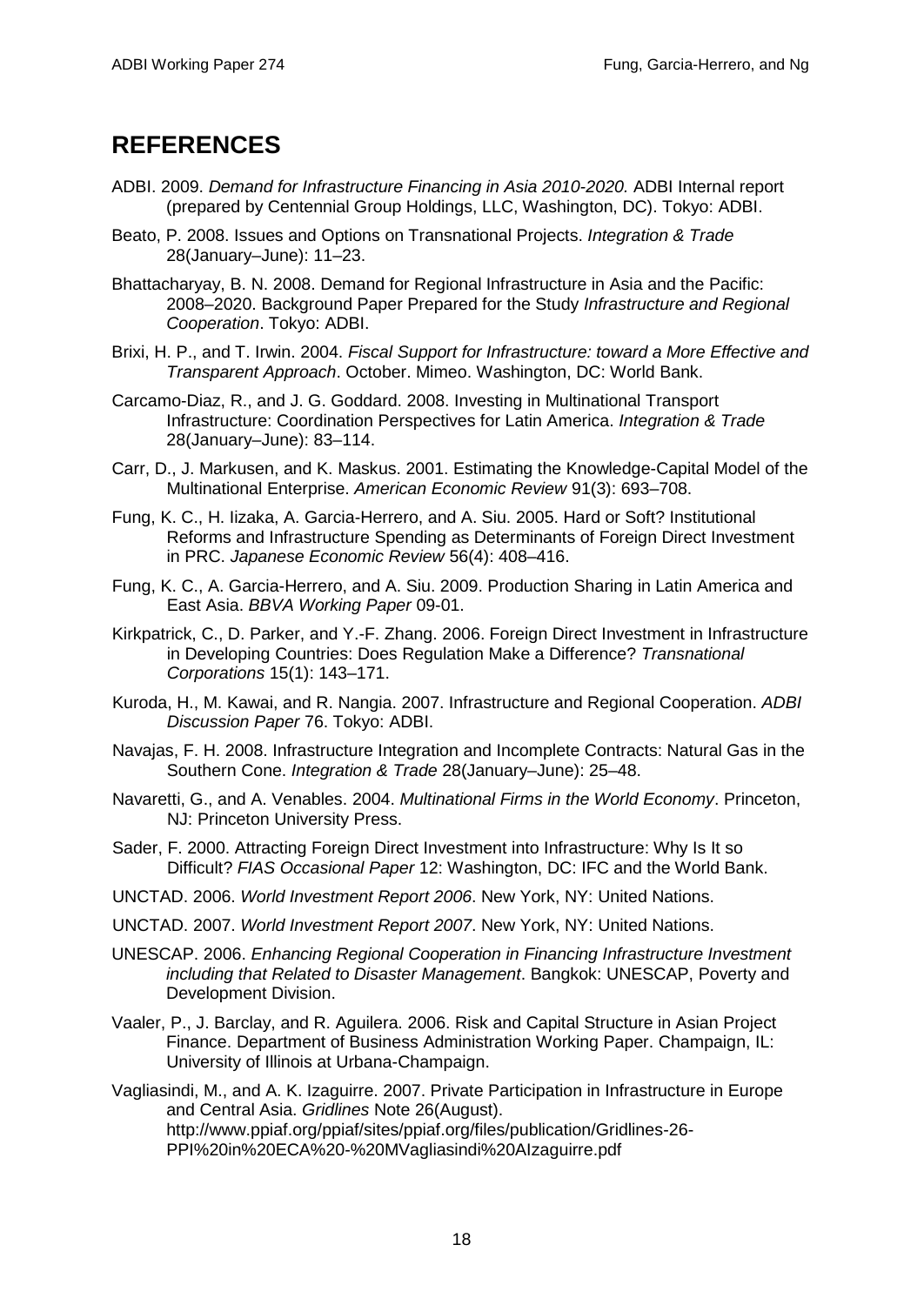- Verzuh, E. 2003. *The Portable MBA in Project Management*. Hoboken, NJ: John Wiley & Sons, Inc.
- World Bank. 2007. Private Activity in Infrastructure Continued Its Recovery in 2006. PPI Data Update Note 8. December. Washington, DC: World Bank.
- 2008. Private Participation in Infrastructure Database. http://ppi.worldbank.org/index.aspx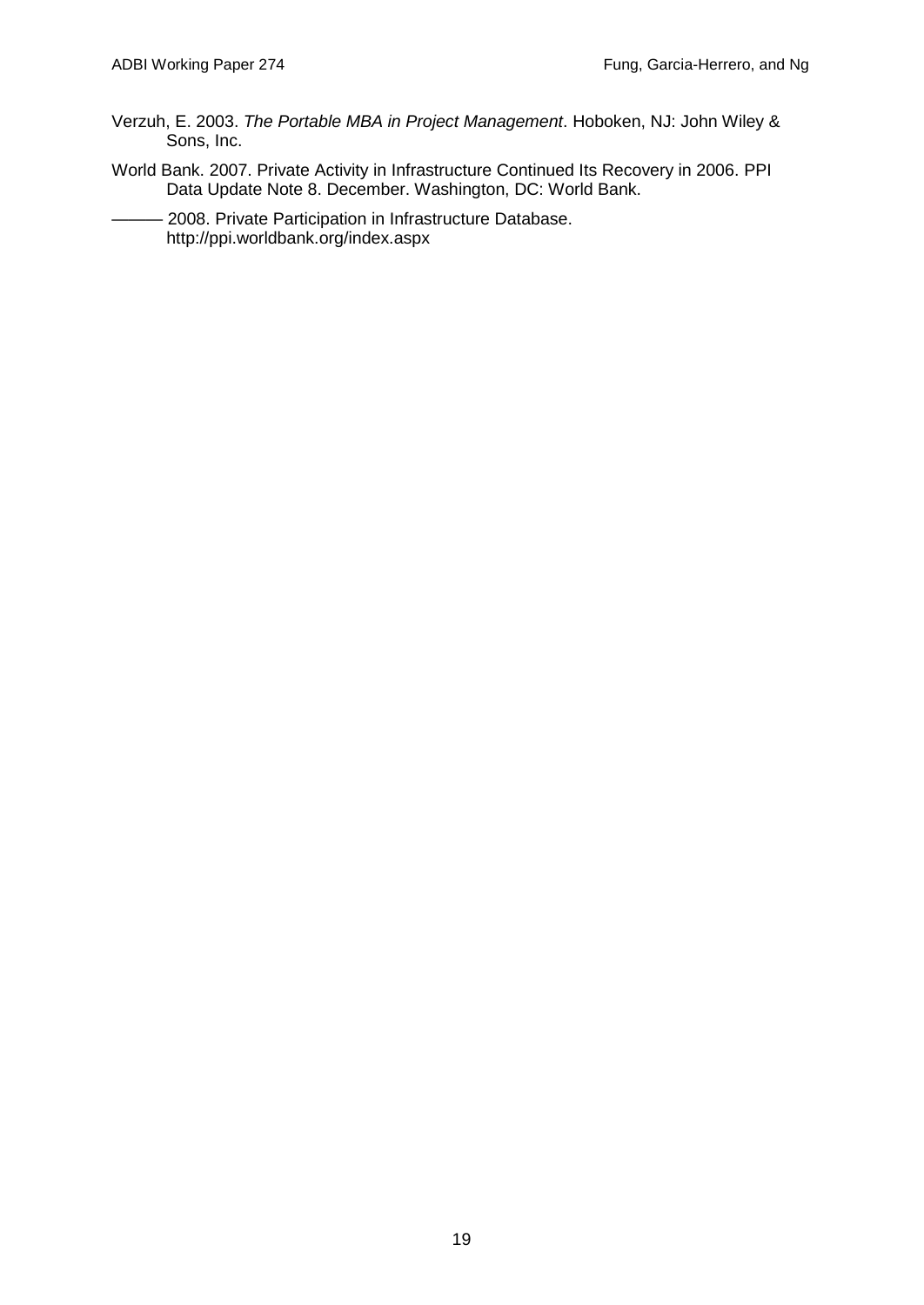## **APPENDIX**

| <b>Country</b>                    | <b>Infrastructure Sector</b>                                      | 1995   | 2000   | 2001   | 2002    |
|-----------------------------------|-------------------------------------------------------------------|--------|--------|--------|---------|
| <b>Eastern Europe</b>             |                                                                   |        |        |        |         |
| Armenia (1998)                    | Total FDI (US\$ million)<br>Transport &<br>communications (US\$   | 221    | 104    | 70     | 111     |
|                                   | million)<br>As % of total FDI                                     | 78     | 38     | 14     | 9       |
|                                   | inflow                                                            | 35.3   | 36.5   | 20.0   | 8.1     |
| <b>Russian Federation</b>         | Total FDI (US\$ million)<br>Transport &                           | 2,761  | 2,714  | 2,748  | 3,461   |
| (1998)                            | communications (US\$<br>million)<br>As % of total FDI             | 250    | 1,326  |        |         |
|                                   | inflow                                                            | 9.1    | 48.9   |        |         |
| <b>Latin America</b><br>Argentina | Total FDI (US\$ million)                                          | 5,609  | 10,418 | 2,166  | 2,149   |
|                                   | Transport &<br>communications (US\$<br>mill)<br>As % of total FDI | 634    | 3,870  | 167    | $-715$  |
|                                   | inflow                                                            | 11.3   | 37.1   | 7.7    | $-33.3$ |
| <b>Brazil (1996)</b>              | Total FDI (US\$ million)<br>Transport &<br>communications (US\$   | 10,792 | 32,779 | 22,457 | 16,590  |
|                                   | million)<br>As % of total FDI                                     | 819    | 10,979 | 4,276  | 4,337   |
|                                   | inflow                                                            | 7.6    | 33.5   | 19.0   | 26.1    |
| Chile                             | Total FDI (US\$ million)<br>Transport &<br>communications (US\$   | 3,041  | 4,860  | 4,200  | 2,550   |
|                                   | million)<br>As % of total FDI                                     | 412    | 870    | 1,281  | 336     |
|                                   | inflow                                                            | 13.5   | 17.9   | 30.5   | 13.2    |
| Colombia                          | Total FDI (US\$ million)<br>Transport &                           | 968    | 2,395  | 2,525  | 2,139   |
|                                   | communications (US\$<br>million)<br>As % of total FDI             | 42     | 876    | 416    | 345     |
|                                   | inflow                                                            | 4.3    | 36.6   | 16.5   | 16.1    |
| Ecuador                           | Total FDI (US\$ million)<br>Transport &<br>communications (US\$   | 452    | 720    | 1,330  | 1,275   |
|                                   | million)<br>As % of total FDI                                     | 25     | 0.2    | 11     | 22      |

#### **Table 1: Share of Transport and Communications in Total FDI Inflow for Selected East Asia, Eastern Europe, and Latin America Countries**

inflow 5.5 0.0 0.8 1.7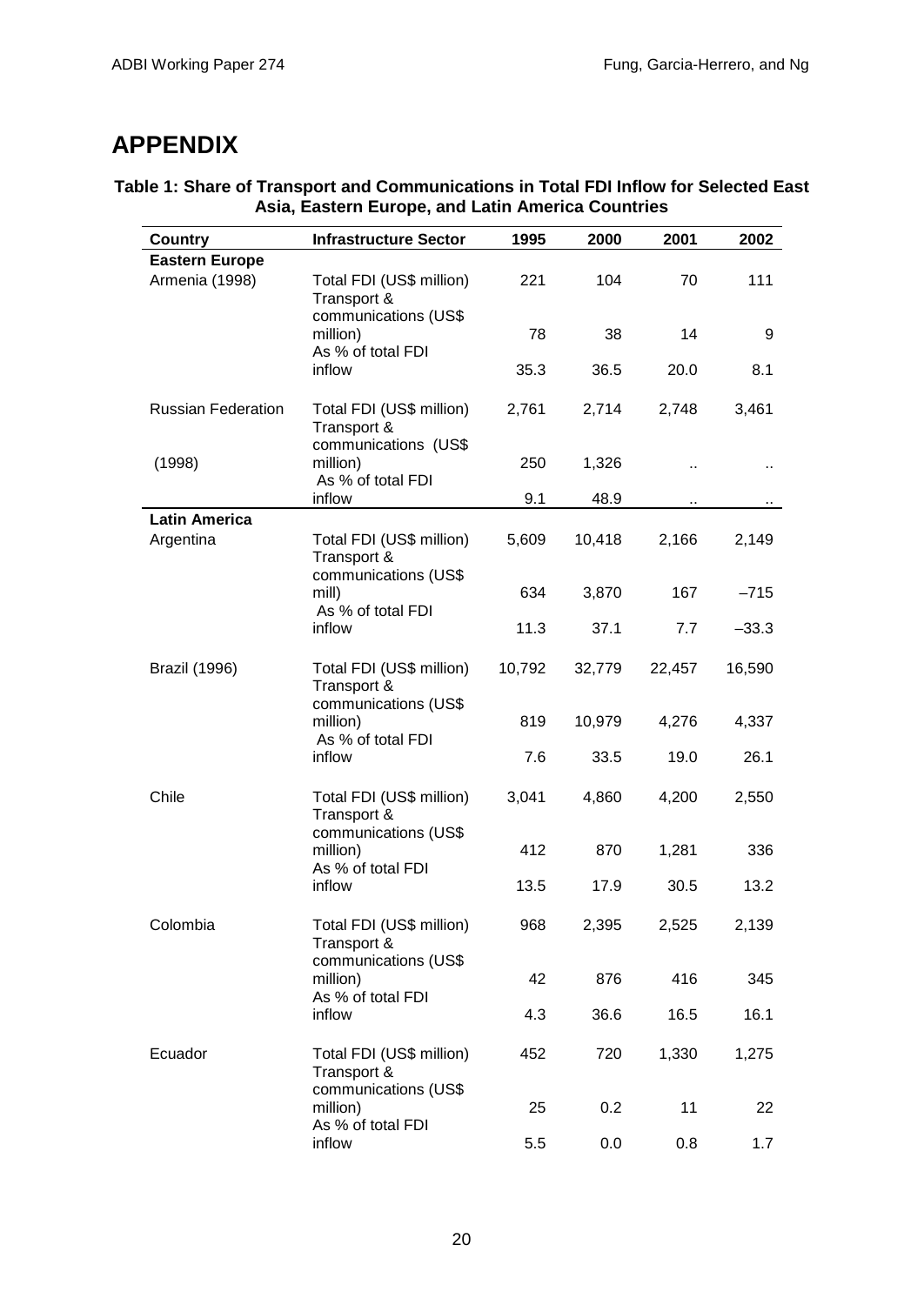| Country                      | <b>Infrastructure Sector</b>                                    | 1995           | 2000           | 2001                 | 2002           |
|------------------------------|-----------------------------------------------------------------|----------------|----------------|----------------------|----------------|
| El Salvador (1998)           | Total FDI (US\$ million)<br>Transport &                         | 1,104          | 173            | 279                  | 470            |
|                              | communications (US\$<br>million)                                | 251            | 2              | 62                   | 49             |
|                              | As % of total FDI<br>inflow                                     | 22.7           | 1.2            | 22.2                 | 10.4           |
| Honduras                     | Total FDI (US\$ million)<br>Transport &                         | 69             | 282            | 193                  | 175            |
|                              | communications (US\$<br>million)<br>As % of total FDI           |                | 6              | 49                   | 64             |
|                              | inflow                                                          |                | 2.1            | 25.4                 | 36.6           |
| Mexico                       | Total FDI (US\$ million)<br>Transport &                         | 9,526          | 17,789         | 27,449               | 19,363         |
|                              | communications (US\$<br>million)<br>As % of total FDI           | 876            | $-2,372$       | 2,913                | 750            |
|                              | inflow                                                          | 9.2            | $-13.3$        | 10.6                 | 3.9            |
| Paraguay                     | Total FDI (US\$ million)<br>Transport &                         | 103            | 104            | 84                   | 10             |
|                              | communications (US\$<br>million)<br>As % of total FDI<br>inflow | $\overline{7}$ | 29             | $-28$                |                |
|                              |                                                                 | 6.8            | 27.9           | $-33.3$              | н,             |
| Peru                         | Total FDI (US\$ million)<br>Transport &                         | 609            | 1,433          | 696                  | 669            |
|                              | communications (US\$<br>million)<br>As % of total FDI           | 3              | 1,036          | 27                   | 395            |
|                              | inflow                                                          | 0.5            | 72.3           | 3.9                  | 59.0           |
| <b>East Asia</b><br>Cambodia | Total FDI (US\$ million)<br>Transport &                         | 2,032          | 181            | 146                  | 155            |
|                              | communications (US\$<br>million)<br>As % of total FDI           | 10             | Ω.             | $\ddot{\phantom{a}}$ | 64             |
|                              | inflow                                                          | 0.5            | ٠.             |                      | 41.5           |
| Japan                        | Total FDI (US\$ million)<br>Transport &                         | 3,930          | 28,998         | 17,921               | 17,436         |
|                              | communications (US\$<br>million)<br>As % of total FDI           | 70             | 7,020          | 6,837                | 1,394          |
|                              | inflow                                                          | 1.8            | 24.2           | 38.1                 | 8.0            |
| Mongolia                     | Total FDI (US\$ million)<br>Transport &                         | 37             | 91             | 126                  | 173            |
|                              | communications (US\$<br>million)<br>As % of total FDI           | 13             | $\overline{7}$ | $\mathbf 1$          | $\overline{2}$ |
|                              | inflow                                                          | 34.4           | 7.2            | 0.7                  | 1.1            |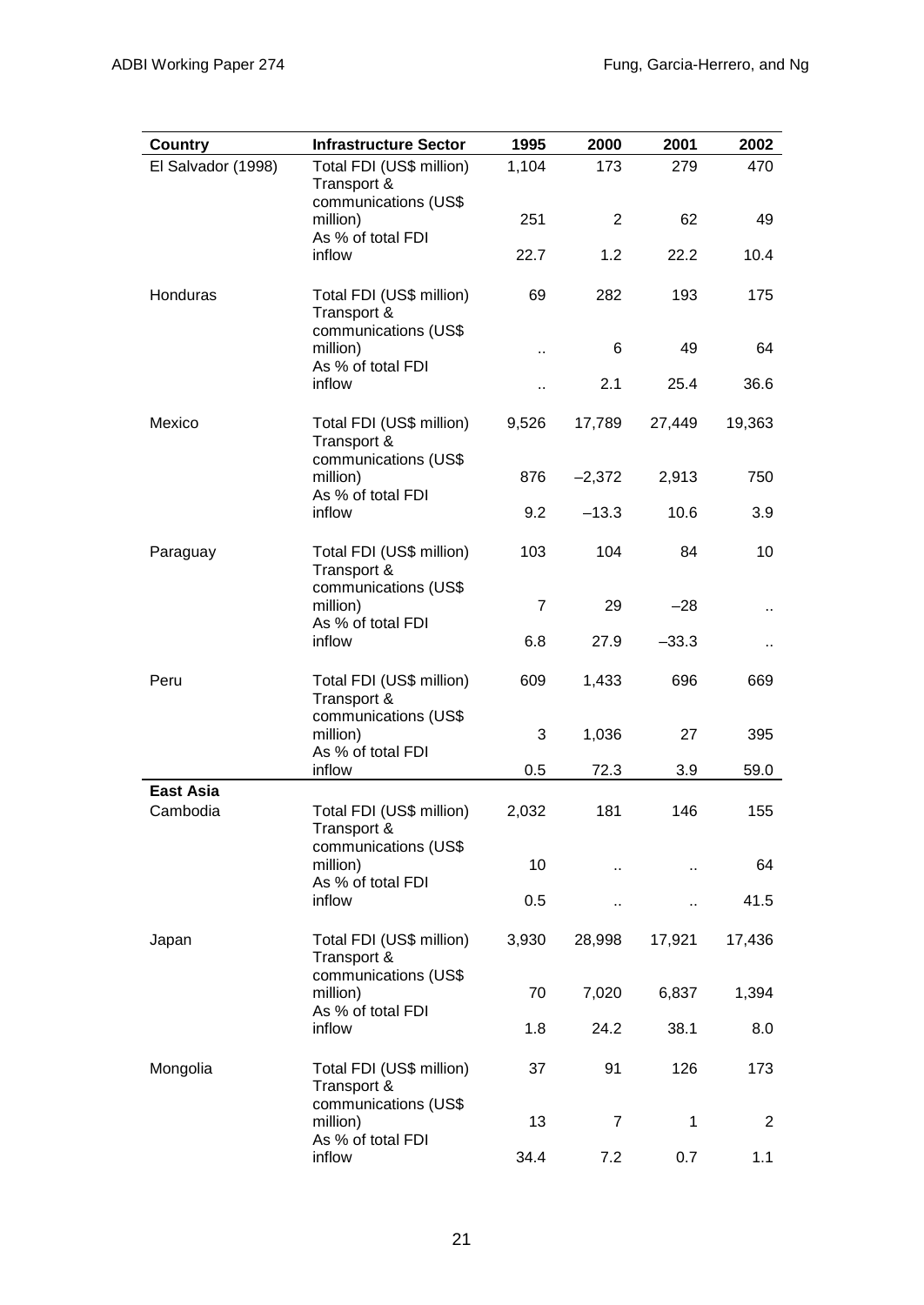| Country | <b>Infrastructure Sector</b>                                    | 1995 | 2000 | 2001     | 2002 |
|---------|-----------------------------------------------------------------|------|------|----------|------|
| Myanmar | Total FDI (US\$ million)<br>Transport &<br>communications (US\$ | 668  | 218  | 19       | 87   |
|         | million)<br>As % of total FDI                                   | 119  |      | $\cdots$ |      |
|         | inflow                                                          | 17.8 | 3.7  | $\cdots$ | .    |

Note: for the countries that are not listed, either no data were available, or they were small island countries.

Source: UNCTAD FDI Country Profile web data.

|  | Table 2: Top Ten Sponsors by Investment and Region, 1990–2006 (US\$ million) |  |  |  |  |  |
|--|------------------------------------------------------------------------------|--|--|--|--|--|
|--|------------------------------------------------------------------------------|--|--|--|--|--|

| Total                       |          |          |        |       |    | Sub-Saharan                                                                                                             |
|-----------------------------|----------|----------|--------|-------|----|-------------------------------------------------------------------------------------------------------------------------|
|                             |          |          |        |       |    | Africa                                                                                                                  |
| 70,856                      | 0        | 11.554   | 57.557 | 1.745 |    |                                                                                                                         |
| 35.030                      | 0        | 320      | 34.710 | 0     |    |                                                                                                                         |
| 32,560                      | 0        | 0        | 32,560 | 0     |    |                                                                                                                         |
| 29.231                      | $\Omega$ | $\Omega$ | 29.231 | 0     |    | 0                                                                                                                       |
| 28,095                      | 8,206    | 1,902    | 13,670 | 4.154 | O  | 164                                                                                                                     |
| 27,459                      | 1,009    | 18.946   | 1.285  | 3,893 | 0  | 2,327                                                                                                                   |
| 21,046                      | 2,169    | 2,165    | 14,556 | 415   | 6  | 772                                                                                                                     |
| Deutsche Telekom<br>20,442  | 1,185    | 19.175   | O      | 0     |    | 82                                                                                                                      |
| 19,988                      | 0        | 0        | 17,694 | 1.745 | 0  | 549                                                                                                                     |
| Singapore Telecom<br>18.684 | 10.774   |          |        |       | 59 | 0                                                                                                                       |
|                             |          |          |        |       |    | East Asia Europe & Latin America Middle East &<br>Investment & Pacific Central Asia & Caribbean North Africa South Asia |

Source: World Bank Infrastructure Projects

Database. [http://ppi.worldbank.org/explore/ppi\\_exploreDetail.aspx?mode=detail&panel=region&results=0](http://ppi.worldbank.org/explore/ppi_exploreDetail.aspx?mode=detail&panel=region&results=0)

#### **Table 3: The Initiative for the Integration of Regional Infrastructure in South America (IIRSA)**

|                                             | 426 (priority portfolio: 31 high-impact projects carried out during 2005– |
|---------------------------------------------|---------------------------------------------------------------------------|
| <b>Number of Projects</b>                   | 2010)                                                                     |
|                                             | Transport (84.19% of funds)                                               |
| <b>Project Sector</b>                       | Energy (15.78 of funds)                                                   |
| (Priority Portfolio)                        | Communications (0.03% of funds)                                           |
|                                             | Roads (76.25% of funds)                                                   |
|                                             | Railway (10.33% of funds)                                                 |
|                                             | Seaport (6.64% of funds)                                                  |
| <b>Project Type</b><br>(Priority Portfolio) | River transport (4.54% of funds)                                          |
|                                             | Bridge (1.86% of funds)                                                   |
|                                             | Border crossing (0.2% of funds)                                           |
|                                             | Logistic center (0.19% of funds)                                          |
|                                             |                                                                           |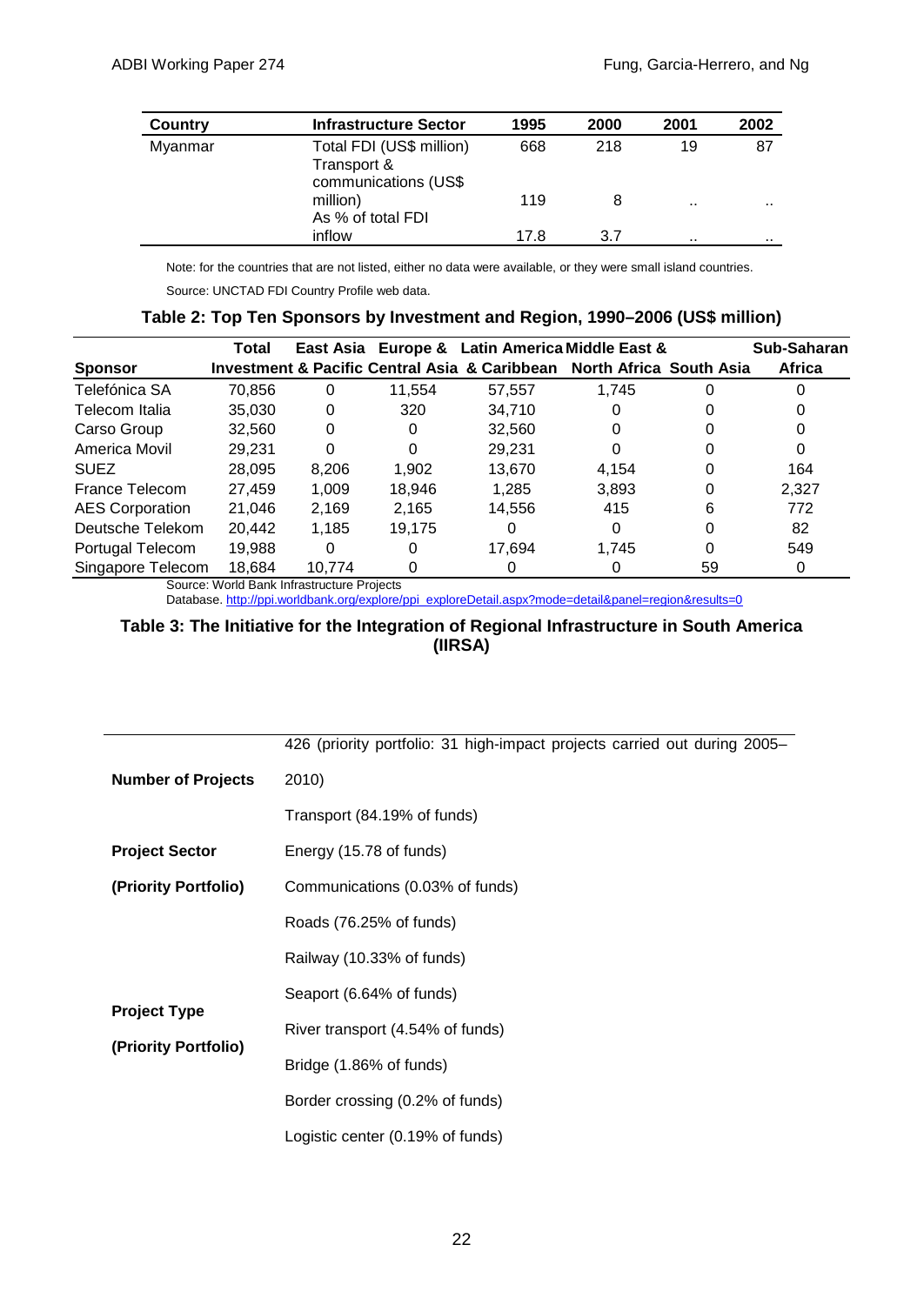| <b>Budget</b>            | US\$40 billion (priority portfolio US\$6.4 billion)                     |
|--------------------------|-------------------------------------------------------------------------|
| <b>Countries</b>         | Bolivia, Colombia, Ecuador, Peru, Argentina, Brazil, Paraguay, Uruguay, |
|                          | Venezuela, Guyana, Suriname, and Chile                                  |
|                          | Public sector (IDB, CAF, and FONPLATA and national governments)—        |
| <b>Financial Sources</b> | 30% of investment                                                       |
| (established)            | Private sector-15% of investment                                        |
|                          | Public-private partnership- 53%                                         |

#### **Table 4: Plan Puebla Panama (PPP)**

|                                    | Current portfolio: 100 (eight executed, 50 in progress, and 42 in           |  |  |  |  |  |  |
|------------------------------------|-----------------------------------------------------------------------------|--|--|--|--|--|--|
| <b>Number of Projects</b>          | preparation)                                                                |  |  |  |  |  |  |
|                                    | Transport (76.15% of budget)                                                |  |  |  |  |  |  |
|                                    | Tourism (0.04% of budget)                                                   |  |  |  |  |  |  |
|                                    | Human development (7.43% of budget)                                         |  |  |  |  |  |  |
| <b>Project Sector</b>              | Disasters, 0.7%, Trade (0.29% of budget)                                    |  |  |  |  |  |  |
| (Current Portfolio)                | Sustainable development (2.48% of budget)                                   |  |  |  |  |  |  |
|                                    | Energy (11.5 of budget)                                                     |  |  |  |  |  |  |
|                                    | Communications (0.27% of budget)                                            |  |  |  |  |  |  |
| <b>Budget</b>                      | Current portfolio: US\$8.076 billion (US\$50 billion expected)              |  |  |  |  |  |  |
| <b>Countries</b>                   | Belize, Costa Rica, El Salvador, Guatemala, Honduras, Mexico,               |  |  |  |  |  |  |
|                                    | Nicaragua, Panama, and recently Colombia                                    |  |  |  |  |  |  |
|                                    | (IDB, CABEI, CAF, World<br><b>Public</b><br>sector<br>Bank, and<br>national |  |  |  |  |  |  |
| <b>Financial</b><br><b>Sources</b> | governments)-71.5% of investment                                            |  |  |  |  |  |  |
| (established)                      | Private sector-15% of investment                                            |  |  |  |  |  |  |
|                                    | Other-13.5%                                                                 |  |  |  |  |  |  |

#### **Table 5: Trade and Transport Facilitation in Southeast Europe Program (TTFSE)**

| <b>Number of Projects</b> | Eight (one for each country)                             |
|---------------------------|----------------------------------------------------------|
| <b>Project Sector</b>     | Transport                                                |
| <b>Project Type</b>       | Border-crossing infrastructure and equipment (62% total) |
|                           | Customs information system modernization (21% total)     |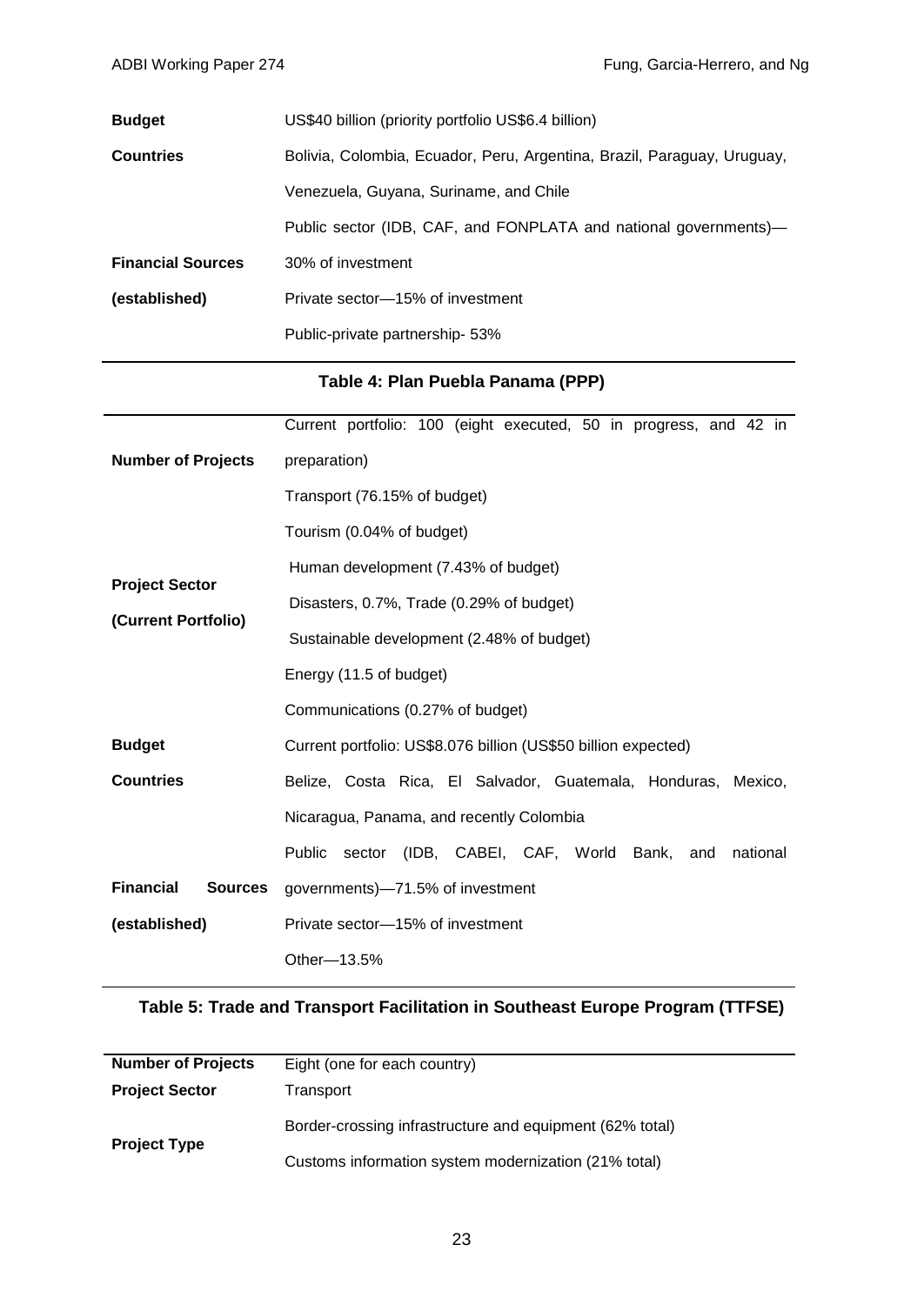|                             | Customs procedures improvement (9% total)                                |
|-----------------------------|--------------------------------------------------------------------------|
|                             | Program implementation (4% total)                                        |
|                             | Other trade facilitation measures: increasing participants' knowledge of |
|                             | trade, logistics, and international freight transport (3% total)         |
| <b>Budget</b>               | US\$120 million                                                          |
|                             | Albania, Bosnia and Herzegovina, Bulgaria, Croatia, Macedonia (all       |
| <b>Countries</b>            | closed in 2005), Moldova (closed in 2007), Romania (closed in 2004),     |
|                             | and Serbia and Montenegro (closed in 2006).                              |
|                             | Public sector:                                                           |
| <b>Financial</b><br>Sources | World Bank: International Bank for Reconstruction and Development        |
| (established)               | (IBRD) and International Development Association (IDA) (63%)             |
|                             | <b>USAID (10%)</b>                                                       |
|                             | National governments (27%)                                               |

#### **Table 6: Black Sea Basin ENPI CBC**

| <b>Number of Projects</b>                           | To be determined                                                        |
|-----------------------------------------------------|-------------------------------------------------------------------------|
| <b>Project Sector</b>                               | Multisectorial (democracy, human rights, governance, managing           |
|                                                     | movement and improving security, the "frozen conflicts", energy,        |
|                                                     | Transport, environment, maritime policy, fisheries, trade, research and |
|                                                     | education networks, science and technology, employment and social       |
|                                                     | affairs, regional development)                                          |
| <b>Project Type</b>                                 | To be determined                                                        |
| <b>Budget</b>                                       | US\$19.8 million (without Turkey')                                      |
| <b>Countries</b>                                    | Bulgaria, Greece, Romania, Russia,<br>Turkey, Ukraine,<br>Armenia,      |
|                                                     | Azerbaijan, Moldova, and Georgia                                        |
| <b>Financial</b><br><b>Sources</b><br>(established) | Public sector:                                                          |
|                                                     | $-EU(90% )$                                                             |
|                                                     | -National governments (10%)                                             |

<span id="page-27-0"></span><sup>-&</sup>lt;br>7 <sup>7</sup>IPA funds for the participation of Turkey were €1 million per year from 2007 to 2009. This amount will be revised for 2009– 2013.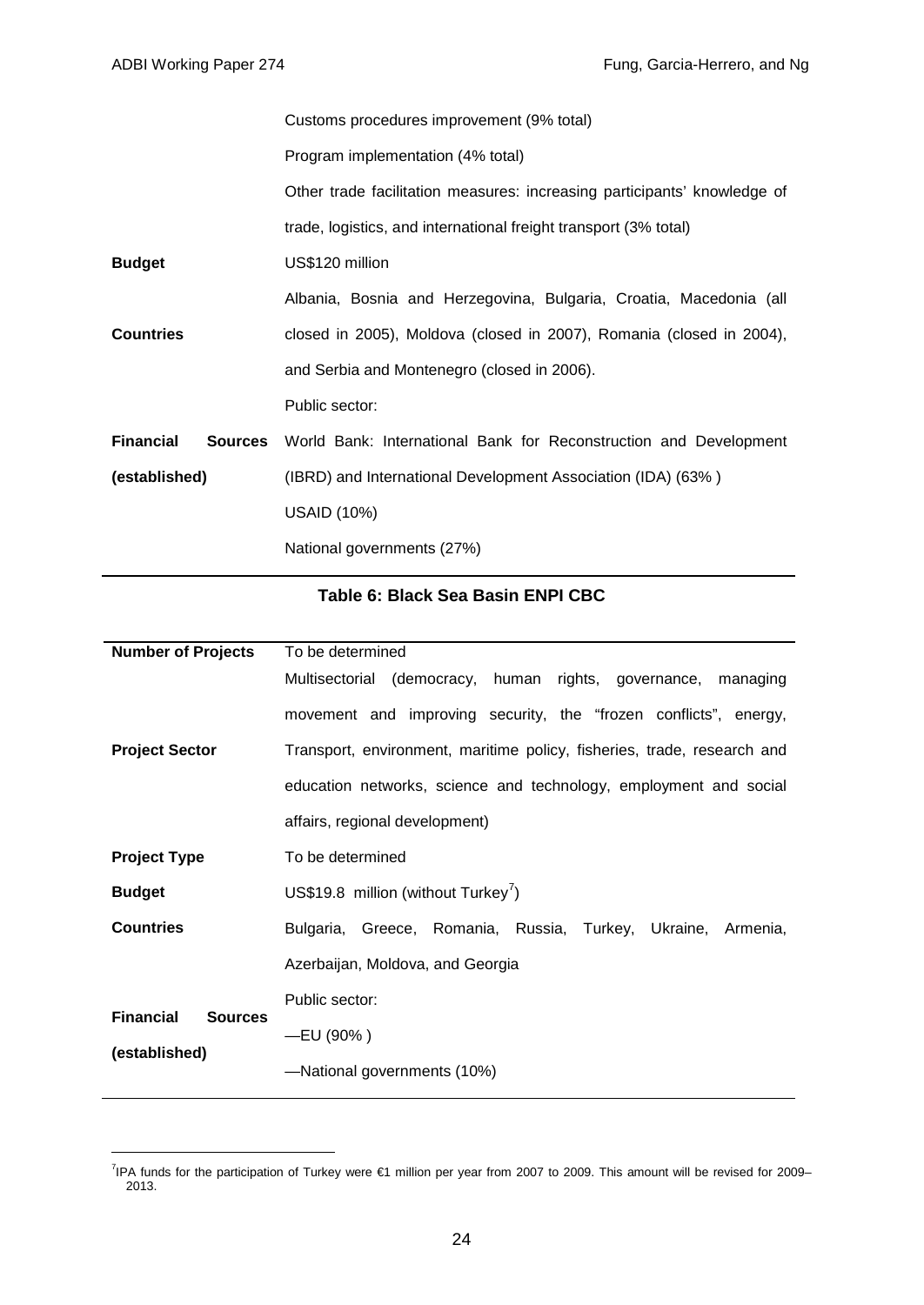### **Table 7: GMS 2009–2011 (Greater Mekong Subregion 2009–2011)**

| <b>Number of Projects</b> | Current portfolio for 2009-2011: 58 projects                   |
|---------------------------|----------------------------------------------------------------|
|                           | Multisector (30.02% of budget)                                 |
|                           | Agricultural and natural resources (20.06% of budget)          |
|                           | Energy (16.96% of budget)                                      |
| <b>Project Sector</b>     | Transport and communications (13.96% of budget)                |
| (Current Portfolio)       | Water supply and sanitation (7.43% of budget)                  |
|                           | Education (5.66% of budget)                                    |
|                           | Industry and trade (3.77% of budget)                           |
|                           | Health, nutrition, and social protection (2.14% of budget)     |
| <b>Budget</b>             | US\$26.5 billion                                               |
| <b>Countries</b>          | Cambodia, PRC (Yunnan Province, Guangxi Zhuang Autonomous      |
|                           | Region), Lao PDR, Myanmar, Thailand, and Viet Nam.             |
|                           | Public sector (ADB and national governments)–72% of investment |
| <b>Financial Sources</b>  | Public-private partnership-3% of investment                    |
|                           | Other-25% (possible PPP cofinancing resources included)        |

### **Table 8: Nam Theun 2 Hydropower Project**

| <b>Number of Projects</b> | One project                                                                           |
|---------------------------|---------------------------------------------------------------------------------------|
|                           |                                                                                       |
|                           | Energy                                                                                |
| <b>Project Sector</b>     | Poverty reduction                                                                     |
|                           | Environmental protection                                                              |
| <b>Project Type</b>       | Construction of power plant and reservoir in Lao PDR                                  |
|                           | Exports of 5,354 GWh (95%) of electricity to Thailand                                 |
|                           | Supply of 200–300 GWh (5%) of electricity to consumers in Lao PDR                     |
|                           | US\$1.9 billion revenue for the Lao Government over the 25-year                       |
|                           | operating period                                                                      |
|                           | Development program for resettled villages and downstream areas                       |
|                           | Protection of a 4,000 km <sup>2</sup> biodiversity area-US\$1 million per year for 31 |
|                           | years                                                                                 |